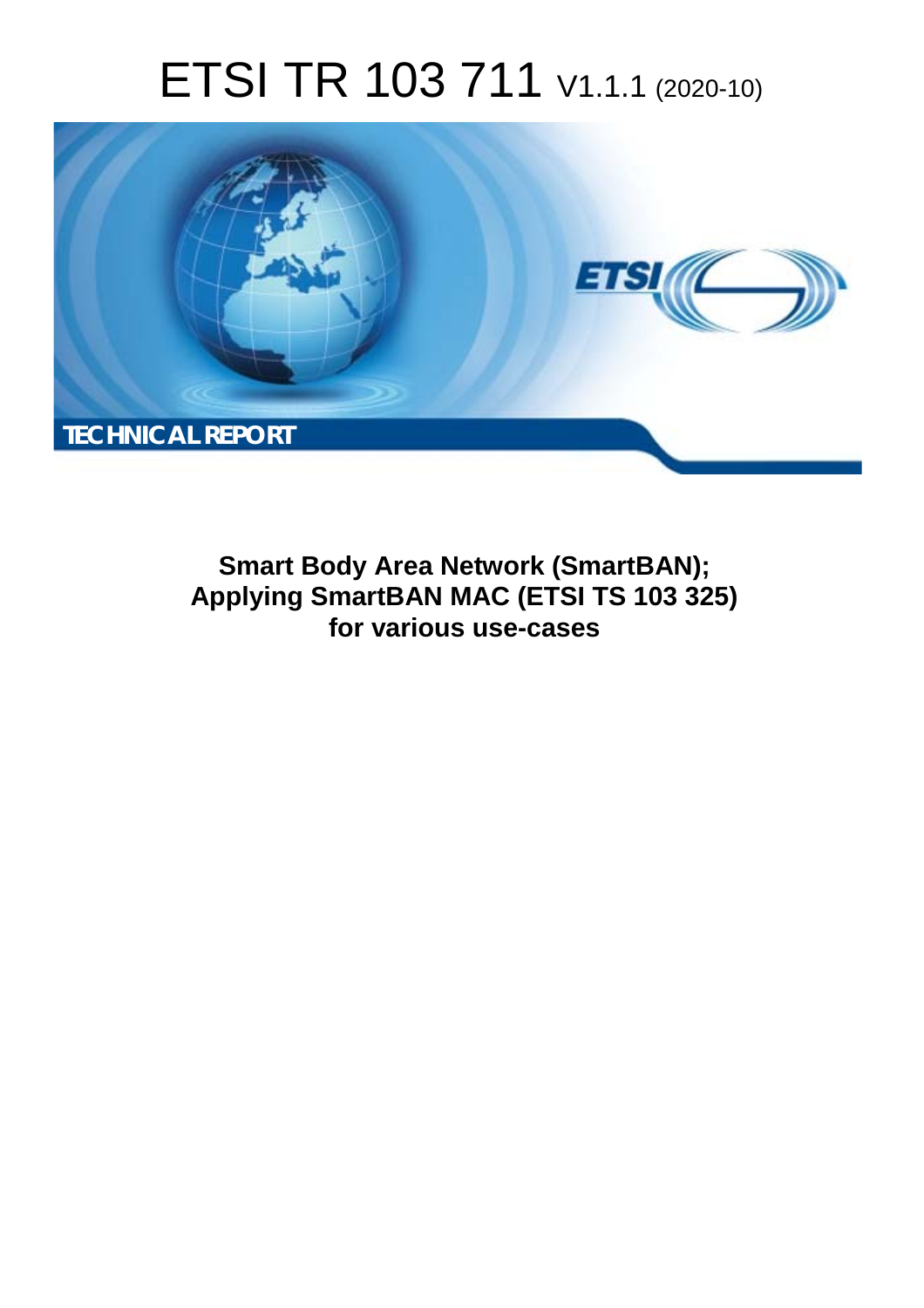Reference DTR/SmartBAN-0014

> Keywords **MAC**

### *ETSI*

#### 650 Route des Lucioles F-06921 Sophia Antipolis Cedex - FRANCE

Tel.: +33 4 92 94 42 00 Fax: +33 4 93 65 47 16

Siret N° 348 623 562 00017 - NAF 742 C Association à but non lucratif enregistrée à la Sous-Préfecture de Grasse (06) N° 7803/88

#### *Important notice*

The present document can be downloaded from: <http://www.etsi.org/standards-search>

The present document may be made available in electronic versions and/or in print. The content of any electronic and/or print versions of the present document shall not be modified without the prior written authorization of ETSI. In case of any existing or perceived difference in contents between such versions and/or in print, the prevailing version of an ETSI deliverable is the one made publicly available in PDF format at [www.etsi.org/deliver](http://www.etsi.org/deliver).

Users of the present document should be aware that the document may be subject to revision or change of status. Information on the current status of this and other ETSI documents is available at <https://portal.etsi.org/TB/ETSIDeliverableStatus.aspx>

If you find errors in the present document, please send your comment to one of the following services: <https://portal.etsi.org/People/CommiteeSupportStaff.aspx>

#### *Copyright Notification*

No part may be reproduced or utilized in any form or by any means, electronic or mechanical, including photocopying and microfilm except as authorized by written permission of ETSI. The content of the PDF version shall not be modified without the written authorization of ETSI. The copyright and the foregoing restriction extend to reproduction in all media.

> © ETSI 2020. All rights reserved.

**DECT™**, **PLUGTESTS™**, **UMTS™** and the ETSI logo are trademarks of ETSI registered for the benefit of its Members. **3GPP™** and **LTE™** are trademarks of ETSI registered for the benefit of its Members and of the 3GPP Organizational Partners. **oneM2M™** logo is a trademark of ETSI registered for the benefit of its Members and of the oneM2M Partners. **GSM®** and the GSM logo are trademarks registered and owned by the GSM Association.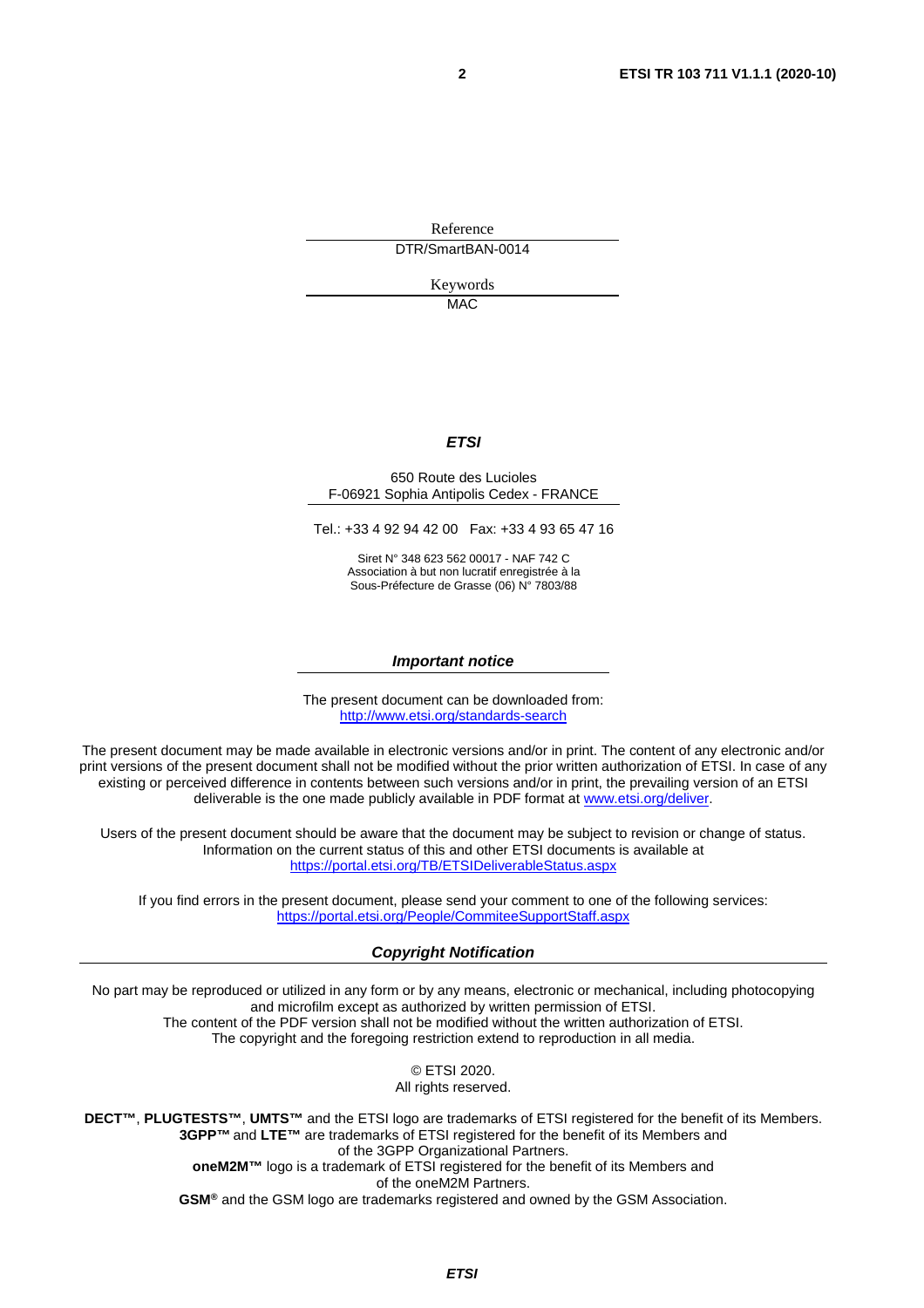# Contents

| 1              |  |
|----------------|--|
| 2              |  |
| 2.1            |  |
| 2.2            |  |
| 3              |  |
| 3.1            |  |
| 3.2            |  |
| 3.3            |  |
| 4              |  |
| 5              |  |
| 5.0            |  |
| 5.1            |  |
| 5.2            |  |
| 6              |  |
| 6.0            |  |
| 6.1            |  |
| 6.1.0          |  |
| 6.1.1          |  |
| 6.1.2          |  |
| 6.1.3          |  |
| 6.1.4<br>6.1.5 |  |
| 6.1.6          |  |
| 6.1.7          |  |
| 6.1.8          |  |
| 6.2            |  |
| 6.2.0          |  |
| 6.2.1          |  |
| 6.2.2          |  |
| 6.2.3          |  |
| 6.2.4          |  |
| $\tau$         |  |
| 7.0            |  |
| 7.1<br>7.2     |  |
| 7.3            |  |
| 7.4            |  |
| 8              |  |
| 8.0            |  |
| 8.1            |  |
| 8.2            |  |
| 8.3            |  |
| 8.4            |  |
| 8.5            |  |
| Annex A:       |  |
|                |  |
|                |  |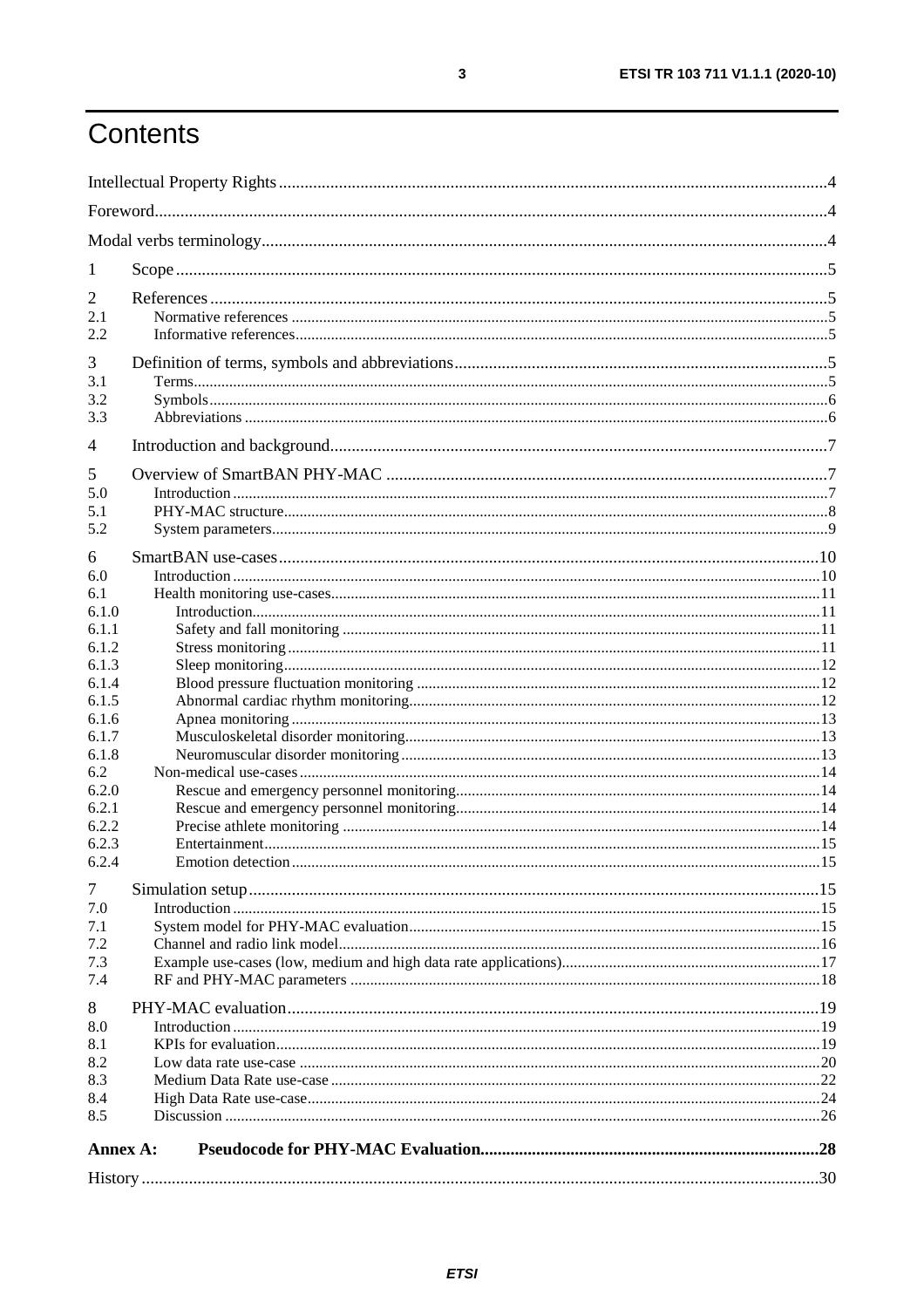# <span id="page-3-0"></span>Intellectual Property Rights

### Essential patents

IPRs essential or potentially essential to normative deliverables may have been declared to ETSI. The information pertaining to these essential IPRs, if any, is publicly available for **ETSI members and non-members**, and can be found in ETSI SR 000 314: *"Intellectual Property Rights (IPRs); Essential, or potentially Essential, IPRs notified to ETSI in respect of ETSI standards"*, which is available from the ETSI Secretariat. Latest updates are available on the ETSI Web server ([https://ipr.etsi.org/\)](https://ipr.etsi.org/).

Pursuant to the ETSI IPR Policy, no investigation, including IPR searches, has been carried out by ETSI. No guarantee can be given as to the existence of other IPRs not referenced in ETSI SR 000 314 (or the updates on the ETSI Web server) which are, or may be, or may become, essential to the present document.

### **Trademarks**

The present document may include trademarks and/or tradenames which are asserted and/or registered by their owners. ETSI claims no ownership of these except for any which are indicated as being the property of ETSI, and conveys no right to use or reproduce any trademark and/or tradename. Mention of those trademarks in the present document does not constitute an endorsement by ETSI of products, services or organizations associated with those trademarks.

# Foreword

This Technical Report (TR) has been produced by ETSI Technical Committee Smart Body Area Network (SmartBAN).

# Modal verbs terminology

In the present document "**should**", "**should not**", "**may**", "**need not**", "**will**", "**will not**", "**can**" and "**cannot**" are to be interpreted as described in clause 3.2 of the [ETSI Drafting Rules](https://portal.etsi.org/Services/editHelp!/Howtostart/ETSIDraftingRules.aspx) (Verbal forms for the expression of provisions).

"**must**" and "**must not**" are **NOT** allowed in ETSI deliverables except when used in direct citation.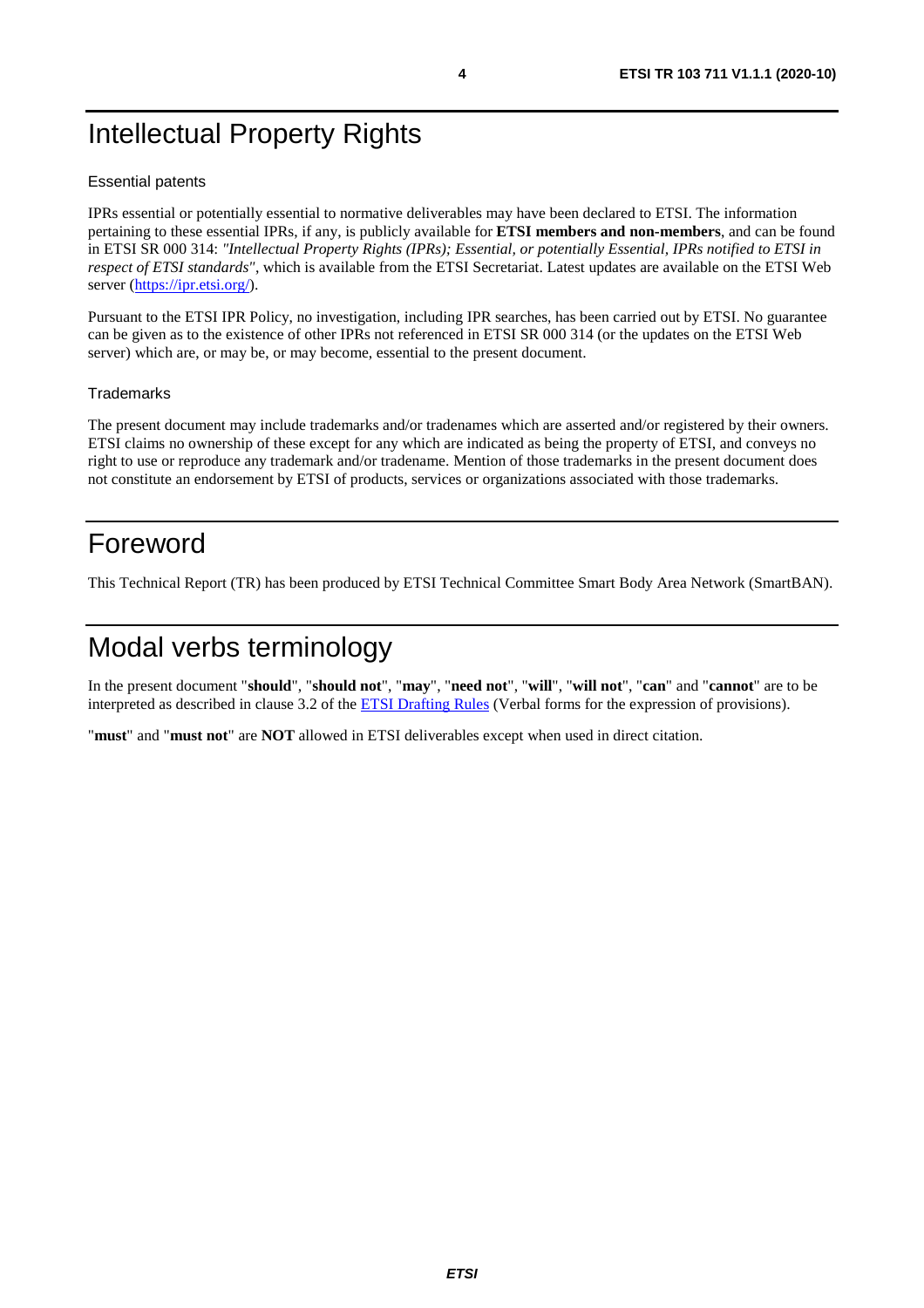# <span id="page-4-0"></span>1 Scope

The present document is focussed on the exploitation of the reference SmartBAN MAC for various use-cases, which includes:

- i) the provision of detailed requirements of the use-cases; and
- ii) corresponding execution with various SmartBAN PHY-MAC parameters.

# 2 References

### 2.1 Normative references

Normative references are not applicable in the present document.

### 2.2 Informative references

References are either specific (identified by date of publication and/or edition number or version number) or non-specific. For specific references, only the cited version applies. For non-specific references, the latest version of the referenced document (including any amendments) applies.

NOTE: While any hyperlinks included in this clause were valid at the time of publication ETSI cannot guarantee their long term validity.

The following referenced documents are not necessary for the application of the present document but they assist the user with regard to a particular subject area.

| [i.1]              | ETSI TR 103 394 (V1.1.1) (01-2018): "Smart Body Area Networks (SmartBAN); System<br>Description".                                                                   |
|--------------------|---------------------------------------------------------------------------------------------------------------------------------------------------------------------|
| [i.2]              | ETSI TS 103 325 (V1.1.1) (04-2015): "Smart Body Area Network (SmartBAN); Low Complexity<br>Medium Access Control (MAC) for SmartBAN".                               |
| [i.3]              | ETSI TS 103 326 (V1.1.1) (04-2015): "Smart Body Area Network (SmartBAN); Enhanced<br>Ultra-Low Power Physical Layer".                                               |
| $\left[1.4\right]$ | IEEE Std. 802.15.6 <sup>TM</sup> -2012: "IEEE Standard for Local and metropolitan area networks - Part 15.6:<br>Wireless Body Area Networks".                       |
| $[1.5]$            | M. M. Alam, E. B. Hamida, D. B. Arbia, M. Maman, F. Mani, B. Denis, R. D"Errico (2016):<br>"Realistic Simulation for Body Area and Body-To-Body Networks", Sensors. |
| [i.6]              | R. Khan, M. M. Alam, T. Paso, J. Haapola (2019): "Throughput and Channel Aware MAC<br>Scheduling for SmartBAN Standard", IEEE Access.                               |
| [i.7]              | ETSI TR 103 395: "Smart Body Area Networks (SmartBAN); Measurements and modelling of<br>SmartBAN Radio Frequency (RF) environment".                                 |
|                    |                                                                                                                                                                     |

# 3 Definition of terms, symbols and abbreviations

### 3.1 Terms

Void.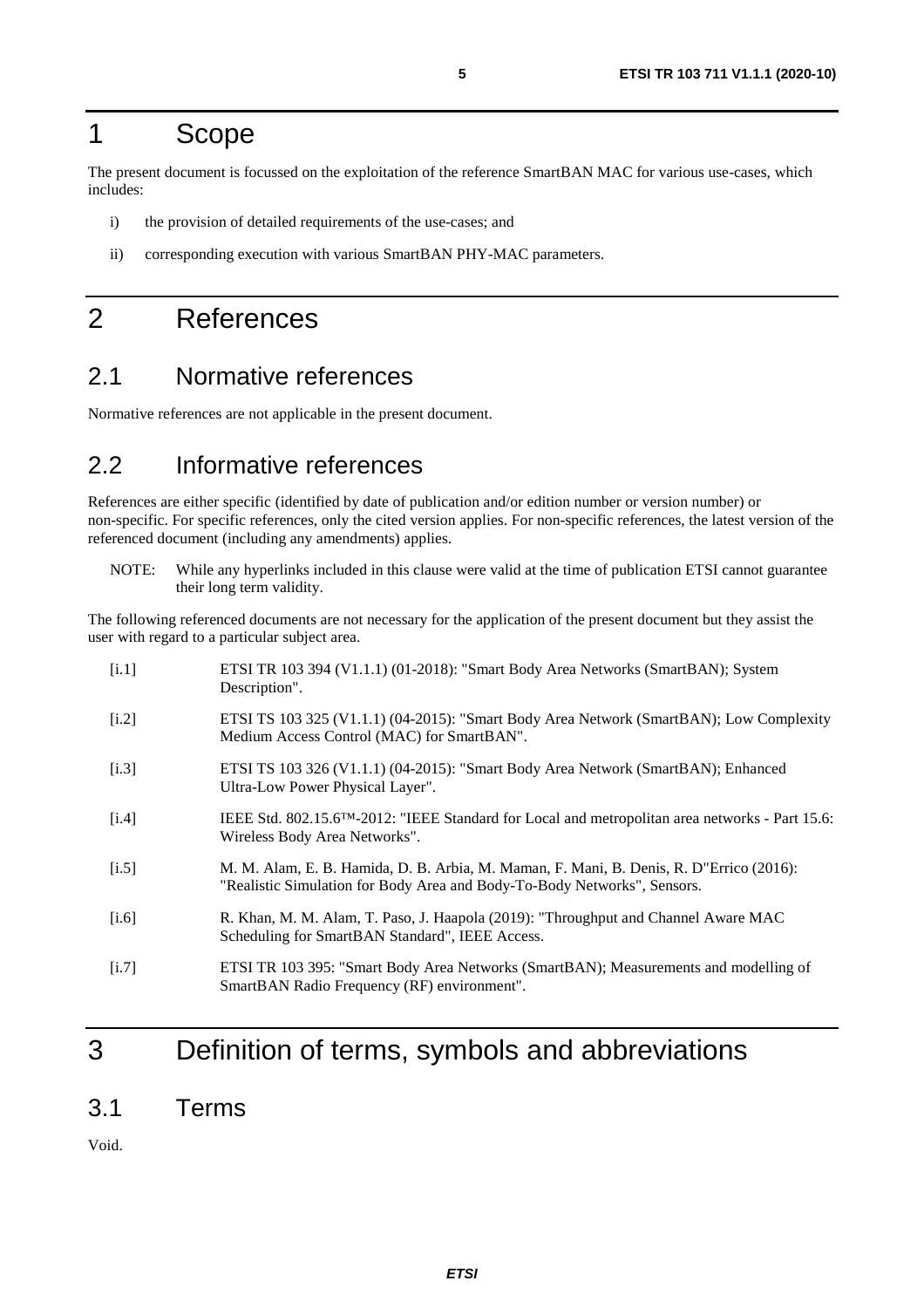# <span id="page-5-0"></span>3.2 Symbols

For the purposes of the present document, the following symbols apply:

| $\times$             | Multiplication                                                                                  |
|----------------------|-------------------------------------------------------------------------------------------------|
| $\epsilon$           | <b>GFSK</b> modulation constant                                                                 |
| BW                   | Channel bandwidth                                                                               |
| d                    | On-body link distance (cm), depending upon the on-body node positions                           |
| $E_b$<br>$N_{\rm 0}$ | Energy of bit-to-noise ratio                                                                    |
| $\boldsymbol{h}$     | GFSK modulation index                                                                           |
| $L_{MACHeader}$      | MAC header length in bits                                                                       |
| $L_{parity}$         | Frame parity                                                                                    |
| $L_{PLCP header}$    | PLCP header length in bits                                                                      |
| $L_{preamble}$       | Physical layer preamble length in bits                                                          |
| m <sub>0</sub>       | The average decay rate in dB/cm for the surface wave traveling around the perimeter of the body |
| N                    | Payload size in bits                                                                            |
| $n_{P}$              | Gaussian random variable with zero mean and unity variance                                      |
| $P_0$                | The average loss close to the antenna                                                           |
| $P_1$                | The average attenuation of components in an indoor environment radiated away from the body and  |
|                      | reflected back towards the receiving antenna                                                    |
| $P_b$                | Bit error probability                                                                           |
| $PL^{dB}$            | Pathloss in dB                                                                                  |
| $P_N^{dB}$           | Receiver Sensitivity                                                                            |
| $P^{dB}_{Tx}$        | Transmission power level in dB                                                                  |
| Q()                  | Mathematical Q function                                                                         |
| <b>REP</b>           | Number of PPDU transmissions/repetitions                                                        |
| $R_{sym}$            | Symbol/Information rate                                                                         |
| $SNR^{dB}$           | Signal-to-Noise Ratio in dB                                                                     |
| $T_{ACK}$            | PPDU acknowledgement duration                                                                   |
| $T_{IFS}$            | IFS duration                                                                                    |
| $T_{min}$            | Minimum slot duration in SmartBAN                                                               |
| $T_{slot}$           | Scheduled access or C/M slot duration in SmartBAN                                               |
| $T_{TX,max}$         | Maximum PPDU transmission duration                                                              |

# 3.3 Abbreviations

For the purposes of the present document, the following abbreviations apply:

| Ack.        | Acknowledgement                      |
|-------------|--------------------------------------|
| AWGN        | <b>Additive White Gaussian Noise</b> |
| <b>BAN</b>  | <b>Body Area Network</b>             |
| <b>BCH</b>  | Bose-Chaudhuri-Hocquenghem Code      |
| <b>BER</b>  | <b>Bit Error Rate</b>                |
| C/M         | Control and Management               |
| CMB3        | Channel Model 3B                     |
| D-Beacon    | Data Beacon                          |
| Dch         | Data channel                         |
| $D-CM3B$    | Deterministic CM3B                   |
| ECG         | ElectroCardioGram                    |
| <b>EEG</b>  | ElectroEncephaloGram                 |
| <b>EMG</b>  | ElectroMyoGraph                      |
| <b>FCS</b>  | Frame Check Sequence                 |
| <b>FEC</b>  | <b>Forward Error Correction</b>      |
| <b>GFSK</b> | Gaussian Frequency Shift Keying      |
| <b>GMSK</b> | Gaussian Minimum Shift Keying        |
| <b>GPS</b>  | Global Positioning System            |
| <b>IBI</b>  | <b>Inter Beacon Interval</b>         |
| <b>IFS</b>  | Inter Frame Spacing                  |
| <b>KPI</b>  | Key Performance Indicator            |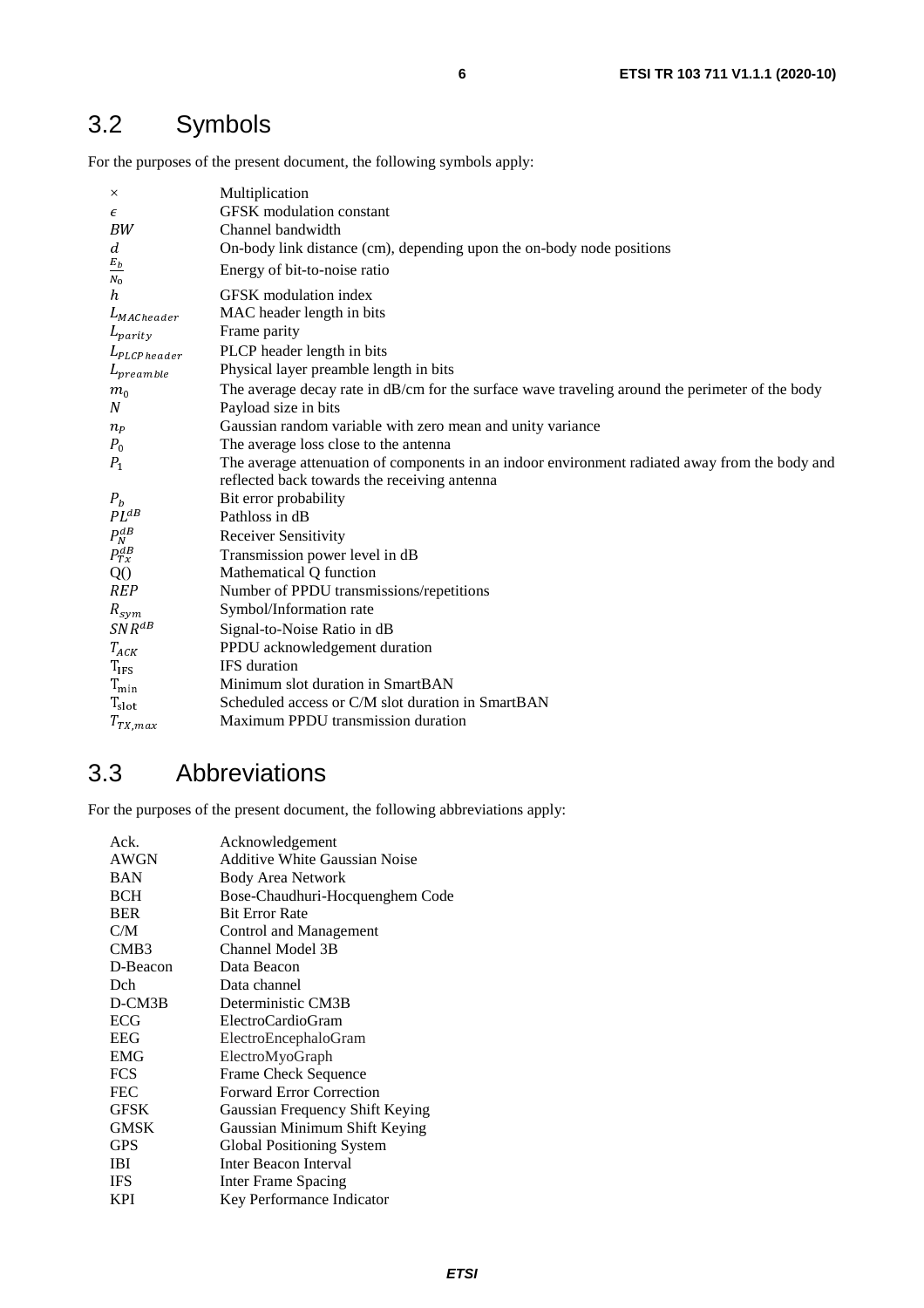<span id="page-6-0"></span>

| LOS         | Line Of Sight                       |
|-------------|-------------------------------------|
| <b>MAC</b>  | Medium Access Control               |
| <b>MPDU</b> | <b>MAC Protocol Data Unit</b>       |
| <b>MRC</b>  | <b>Maximal Ratio Combining</b>      |
| <b>MSD</b>  | MusculoSkeletal Disorder            |
| <b>NLOS</b> | Non-Line Of Sight                   |
| <b>PER</b>  | Packet Error Rate                   |
| <b>PHY</b>  | PHYsical layer                      |
| <b>PLCP</b> | Physical Layer Convergence Protocol |
| <b>PPDU</b> | Physical Layer Protocol Data Unit   |
| <b>PRR</b>  | Packet Reception Rate               |
| <b>PSD</b>  | <b>Power Spectral Density</b>       |
| <b>PSDU</b> | Physical Layer Service Data Unit    |
| OoS         | Quality of Service                  |
| <b>RF</b>   | Radio Frequency                     |
| S-CM3B      | <b>Static CM3B</b>                  |
| <b>SNR</b>  | Signal-to-Noise Ratio               |
|             |                                     |

# 4 Introduction and background

Telemedicine and telehealth monitoring systems require the collection of vital information via sensors, and in some cases transmission of appropriate feedback, from/to remote patients or subjects through a central hub. Therefore, the need for a standardized communication interface and protocol between the communicating entities is required. This network of agents performing some medical monitoring or functions is called a Smart Body Area Network (SmartBAN).

In the present document, several SmartBAN use-cases have been thoroughly described in terms of their data rate and latency requirements. In addition to the SmartBAN use-cases provided in ETSI TR 103 394 [\[i.1\]](#page-4-0), few more use-cases have also been introduced which are specially challenging because of their high data rate requirements and real time latency constraints. Among the given SmartBAN use-cases, three example use-cases are considered as low, medium and high data rate applications. SmartBAN physical (PHY) and Medium Access Control (MAC) layer performance is evaluated in terms of Packet Reception Rate (PRR), attainable throughput and latency as primary Key Performance Indicators (KPIs). The technical report not only evaluates the potential of SmartBAN PHY-MAC layer for satisfying the application-specific Quality of Service (QoS) requirements but also investigates the necessary physical (PHY), MAC and Radio Frequency (RF) parameters for attaining the targeted QoS.

# 5 Overview of SmartBAN PHY-MAC

# 5.0 Introduction

This clause elaborates the ultra-low power PHY layer and low complexity scheduled access MAC layer details in SmartBAN.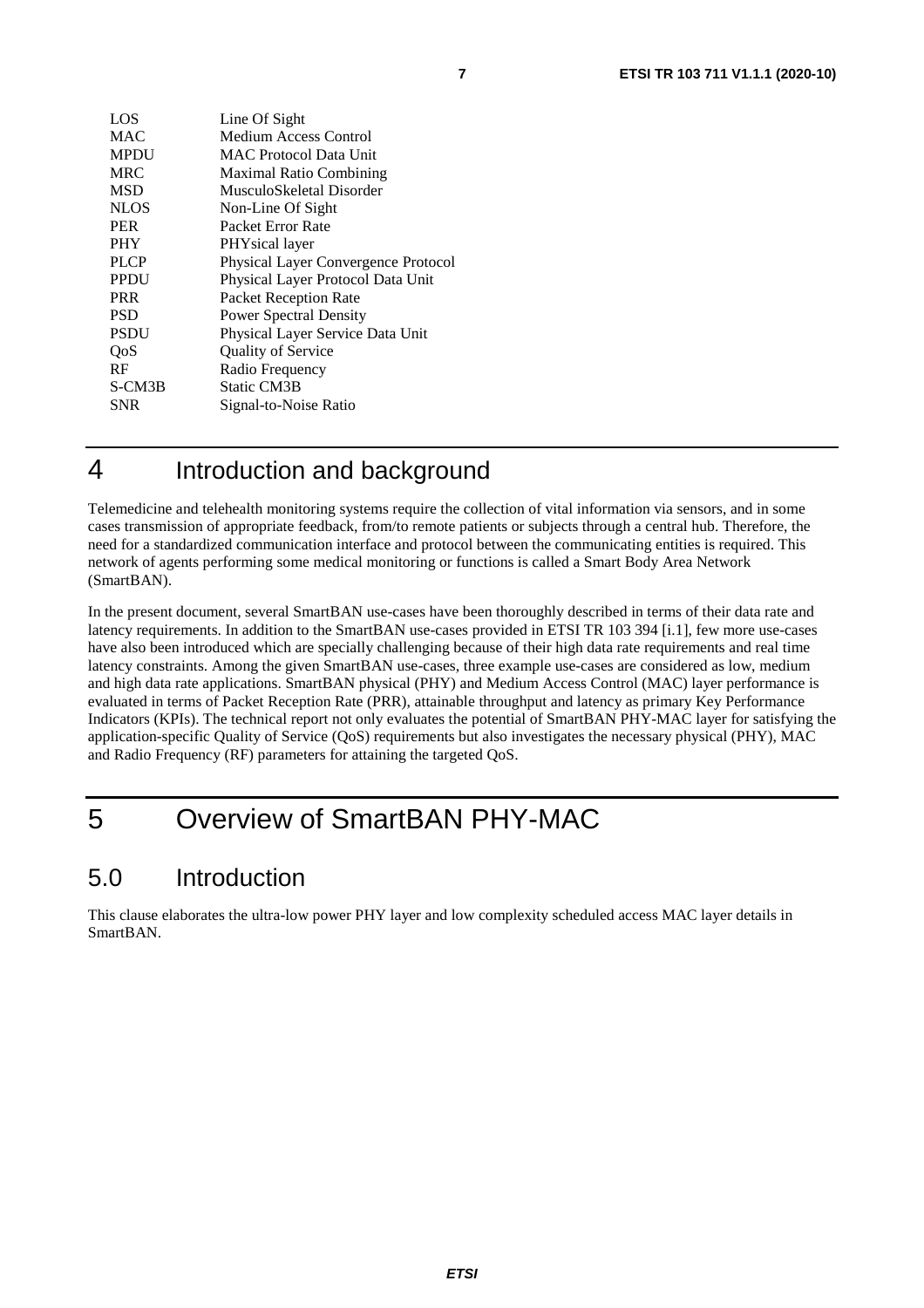# <span id="page-7-0"></span>5.1 PHY-MAC structure

Figure 1 shows the Inter Beacon Interval (IBI) structure on Data channel (Dch) for single Physical Layer Protocol Data Unit (PPDU) transmission, in which the IBI duration starts with Data beacon (D-Beacon), followed by scheduled access, Control and Management (C/M) and Inactive durations. Each scheduled access or C/M slot is respectively composed of data or C/M PPDU, and PPDU acknowledgement (Ack.), separated by Inter Frame Spacing (IFS). Within PPDU, a MAC frame body is appended with MAC header and frame parity to create a MAC Protocol Data Unit (MPDU) ETSI as defined in TS 103 325 [\[i.2](#page-4-0)]. An MPDU in Bose-Chaudhuri-Hocquenghem (BCH) coded or uncoded form creates a Physical-layer Service Data Unit (PSDU) which is combined with Physical Layer Convergence Protocol (PLCP) header and preamble to constitute a PPDU. The optional BCH encoding and/or PPDU repetitions serve as Forward Error Correction (FEC) techniques to improve system performance. Similarly, the IBI format and its individual slots with two PPDU repetitions as defined in ETSI TS 103 326 [[i.3\]](#page-4-0) are illustrated in figure 2. Figure 3 and figure 4 depict MAC [\[i.2\]](#page-4-0) and PLCP [[i.3](#page-4-0)] header formats respectively.



**Figure 1: IBI format with no PPDU repetitions in scheduled access and C/M durations**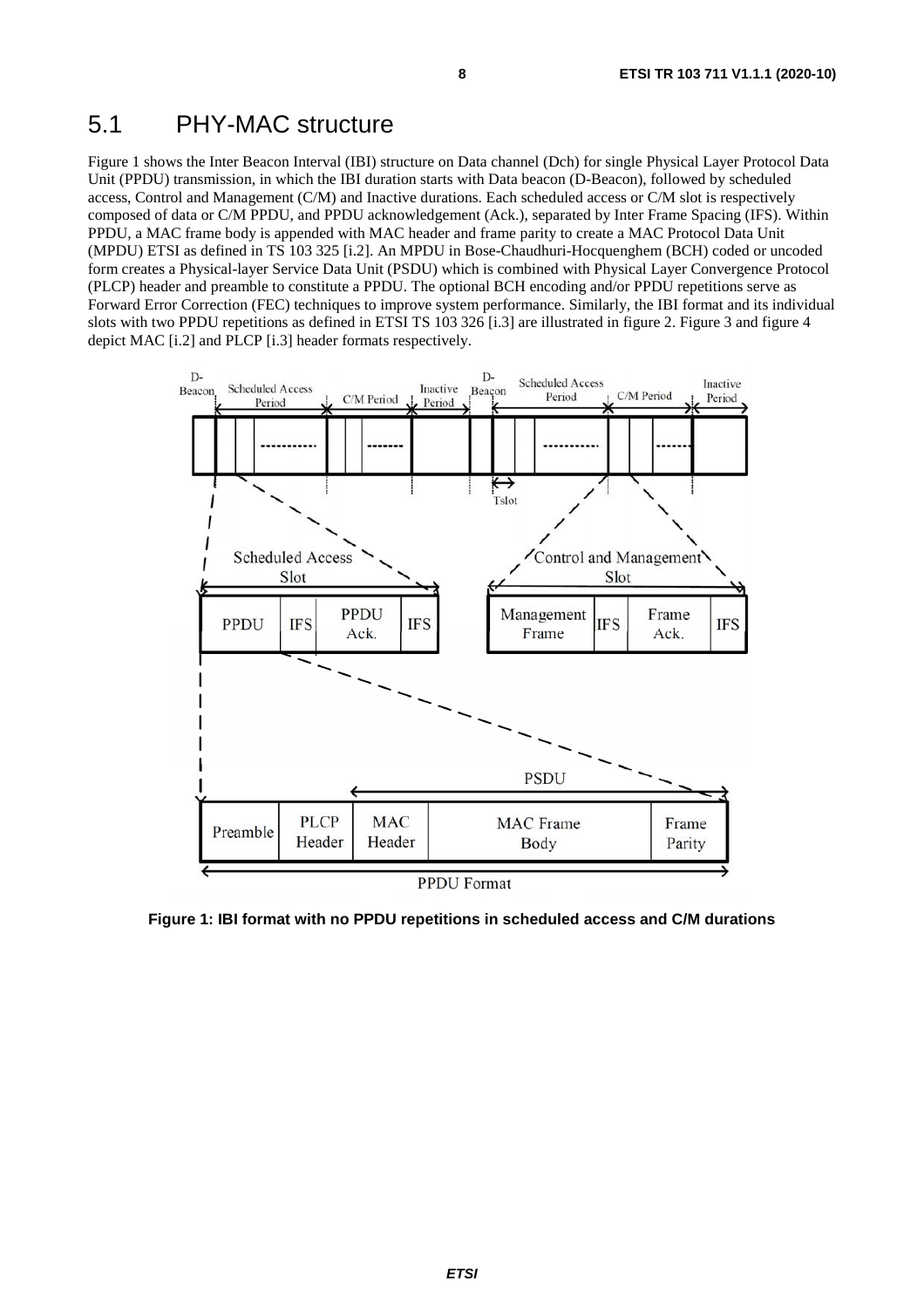<span id="page-8-0"></span>

**Figure 2: IBI format with two PPDU repetitions in scheduled access duration**

| $X^8 + X^7 + X^3 + X^2 + X + 1$ — |           |             |                  |            |
|-----------------------------------|-----------|-------------|------------------|------------|
|                                   |           |             |                  |            |
| Frame<br>Control                  | Recipient | Sender<br>ш | <b>BAN</b><br>ID | <b>FCS</b> |

#### **Figure 3: MAC Header**



**Figure 4: PLCP Header**

# 5.2 System parameters

The technical requirements and key parameter values for SmartBAN PHY ETSI TS 103 326 [[i.3](#page-4-0)] and MAC ETSI TS 103 325 [\[i.2](#page-4-0)] layer structure, as discussed in the clause 5.1, are summarized in table 1.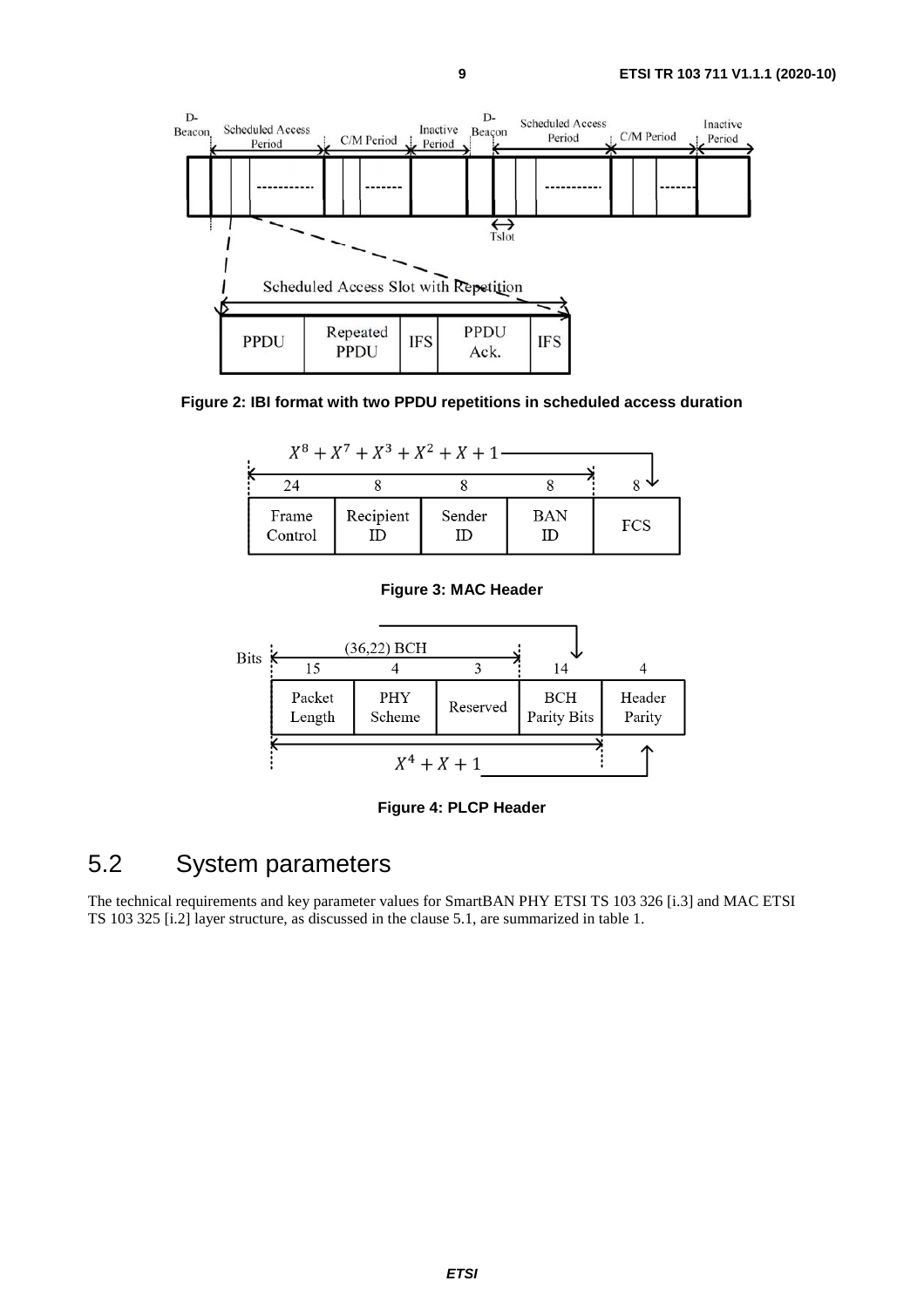<span id="page-9-0"></span>

| <b>Parameters</b>                         | <b>SmartBAN PHY Layer</b>                                                                  |
|-------------------------------------------|--------------------------------------------------------------------------------------------|
| Data rates                                | Nominally 1 kbps to 100 kbps (vital sign monitoring), up to 1 Mbps                         |
| Transmission rate (PHY)                   | Up to 1 Mbps                                                                               |
| $Preamble (L_{preamble})$                 | 2 octets                                                                                   |
| PLCP Header (L <sub>PLC Pheader</sub> )   | 5 octets                                                                                   |
| <b>PPDU Transmissions</b>                 | Single PPDU Transmission, 2-PPDU Repetitions, 4-PPDU Repetitions                           |
| <b>FEC Provision</b>                      | BCH (127,113,t=2) Encoding over MPDU (Optional), Repetitions (2,4) over<br>PPDU (Optional) |
| Modulation                                | Gaussian Frequency Shift Keying (GFSK) BT=0,5, h=0,5                                       |
| Bandwidth per channel                     | 2 MHz                                                                                      |
| <b>Communication Distance</b>             | $1,5 \text{ m}$                                                                            |
| <b>Parameters</b>                         | <b>SmartBAN MAC Layer</b>                                                                  |
| Data Frame Transmission                   | Scheduled Access, Multi-Use Channel Access (Optional)                                      |
| Control and Management Frame              | Slotted ALOHA Access, Multi-Use Channel Access (Optional)                                  |
| Transmission                              |                                                                                            |
| Max. node capacity                        | Up to 16 nodes (typically 8)                                                               |
| Network topology                          | Star network+ optionally relay and mesh are envisioned                                     |
| Latency                                   | 10 ms (real-time, high priority transmissions), approx. 100 ms regular<br>traffic.         |
| MAC Header (L <sub>MACheader</sub> )      | 7 octets                                                                                   |
| Frame Parity $(L_{parity})$               | 2 octets                                                                                   |
| Minimum Slot Duration (T <sub>min</sub> ) | $625 \mu s$                                                                                |
| Scheduled access or C/M slot duration     | ix $T_{\min}$ , where i $\in \{1, 2, 4, 8, 16, 32\}$                                       |
| $(T_{slot})$                              |                                                                                            |
| <b>IFS Duration</b> $(T_{IFS})$           | $150 \,\mathrm{\mu s}$                                                                     |

**Table 1: SmartBAN PHY-MAC Layer Parameters** 

# 6 SmartBAN use-cases

# 6.0 Introduction

A number of use-cases have been identified as potential scenarios for SmartBAN in this clause and their required data rates and implementation modes (real time/non real time) are specified. In addition to the use-cases described in ETSI TR 103 394 [\[i.1](#page-4-0)], few more use-cases have also been identified in this technical report that potentially have high data rate requirements and involve real time monitoring. The use-cases taken from ETSI TR 103 394 [\[i.1](#page-4-0)] include:

- i) safety and fall monitoring;
- ii) stress monitoring;
- iii) sleep monitoring;
- iv) blood pressure fluctuation monitoring;
- v) abnormal cardiac rhythm monitoring;
- vi) apnea monitoring; and
- vii) precise athlete monitoring applications.

Following are among the newly described use-cases:

- i) musculoskeletal disorder monitoring;
- ii) neuromuscular disorder monitoring;
- iii) rescue and emergency management;
- iv) entertainment; and
- v) emotion detection.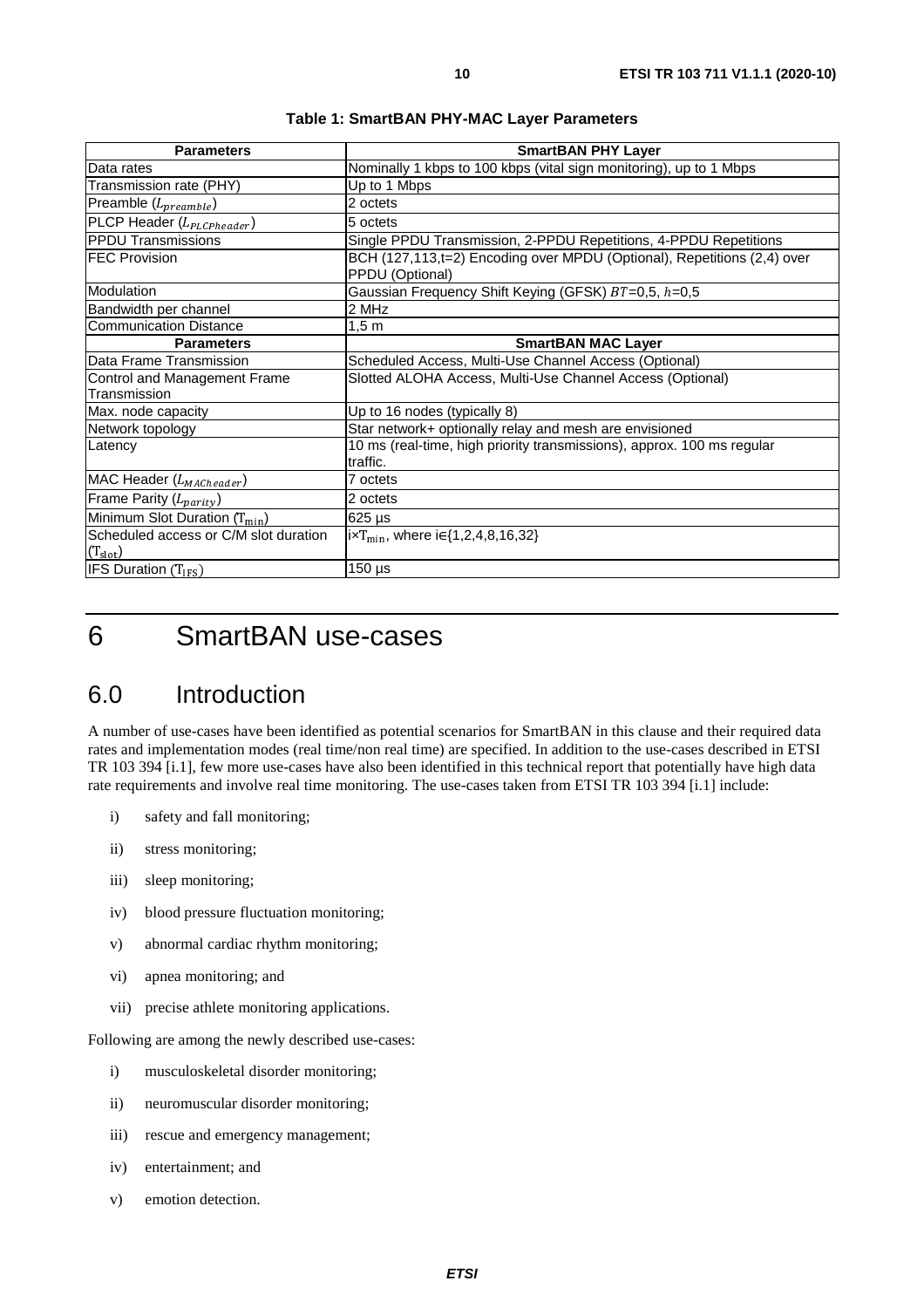<span id="page-10-0"></span>All the given use-cases are primarily classified into health monitoring and non-medical use-case categories. These usecases serve as the examples of scenarios from which the QoS requirements are derived.

# 6.1 Health monitoring use-cases

### 6.1.0 Introduction

These use-cases include the sensor-based monitoring of vital signs in medical and healthcare sector for the diagnoses and treatment of sickness.

### 6.1.1 Safety and fall monitoring

### **Table 2: Safety and fall monitoring as defined in ETSI TR 103 394 [[i.1](#page-4-0)]**

| <b>Situations</b>                                                                                                                                                                                                                                                                   | Home                                                          | Outdoors           | Hospital             | Office                       |  |  |  |
|-------------------------------------------------------------------------------------------------------------------------------------------------------------------------------------------------------------------------------------------------------------------------------------|---------------------------------------------------------------|--------------------|----------------------|------------------------------|--|--|--|
|                                                                                                                                                                                                                                                                                     | <b>Example of use-case</b>                                    |                    |                      |                              |  |  |  |
| Attaching patch-type sensors on an elderly adult body, an alert signal and his/her pulse data are transmitted to the data<br>server when he/she feels physically sick and/or when his/her fall is detected. These data and signal are also reported<br>to care workers immediately. |                                                               |                    |                      |                              |  |  |  |
|                                                                                                                                                                                                                                                                                     | Necessity of accurate time stamping on the sensor data<br>Yes |                    |                      |                              |  |  |  |
| <b>Sensors</b>                                                                                                                                                                                                                                                                      | <b>Sampling rate/Quantization</b>                             | <b>Bit rate</b>    | Number of<br>sensors | Real time/<br>Non real time  |  |  |  |
| Pulse wave or<br><b>ECG</b>                                                                                                                                                                                                                                                         | 10 bit to 16 bit.<br>64 Hz to 1 kHz                           | 640 bps to 16 kbps |                      | Real time                    |  |  |  |
| Accelerometer/Gyroscopic<br>all-in-one sensor (multiple<br>number of sensors are<br>attached on a body)                                                                                                                                                                             | 10 bit to 16 bit.<br>500 Hz to 1 kHz                          | 5 kbps to 16 kbps  | 1 to $3$             | Real time, Near<br>real time |  |  |  |
| <b>Required Data Rate Range:</b> 5.64 kbps to 64 kbps (determined by sampling rate, quantization and no: of nodes)                                                                                                                                                                  |                                                               |                    |                      |                              |  |  |  |

### 6.1.2 Stress monitoring

### **Table 3: Stress monitoring as defined in ETSI TR 103 394 [\[i.1\]](#page-4-0)**

| <b>Situations</b>                                                                                         | Home                                                                                | Office             | <b>Outdoors</b> | Hospital      |  |  |  |
|-----------------------------------------------------------------------------------------------------------|-------------------------------------------------------------------------------------|--------------------|-----------------|---------------|--|--|--|
|                                                                                                           | <b>Example of use-case</b>                                                          |                    |                 |               |  |  |  |
|                                                                                                           | Logging daily physical and emotional stress and use the data for health management. |                    |                 |               |  |  |  |
|                                                                                                           | Necessity of accurate time stamping on the sensor data<br>Yes                       |                    |                 |               |  |  |  |
| <b>Sensors</b>                                                                                            | <b>Sampling rate/Quantization</b>                                                   | <b>Bit rate</b>    | Number of       | Real time/    |  |  |  |
|                                                                                                           |                                                                                     |                    | sensors         | Non real time |  |  |  |
| Pulse wave or                                                                                             | 10 bit to 16 bit.                                                                   | 640 bps to 16 kbps |                 | Non real time |  |  |  |
| <b>ECG</b>                                                                                                | 64 Hz to 1 kHz                                                                      |                    |                 |               |  |  |  |
| Required Data Rate Range: 640 bps to 16 kbps (determined by sampling rate, quantization and no: of nodes) |                                                                                     |                    |                 |               |  |  |  |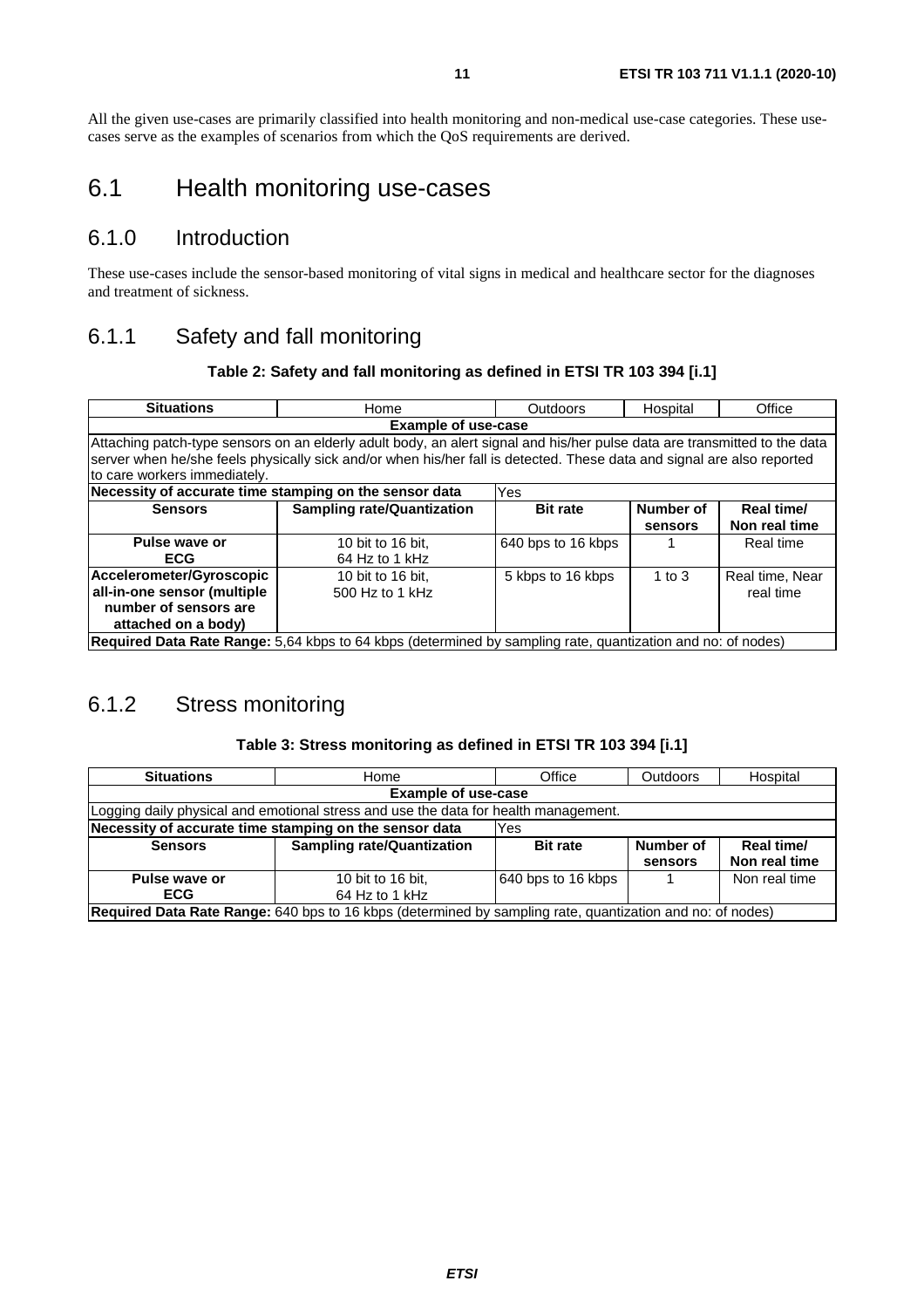# <span id="page-11-0"></span>6.1.3 Sleep monitoring

| <b>Situations</b>                                                                                           | Home                                                                                                                 | Hospital           |           |               |  |  |  |  |
|-------------------------------------------------------------------------------------------------------------|----------------------------------------------------------------------------------------------------------------------|--------------------|-----------|---------------|--|--|--|--|
|                                                                                                             | <b>Example of use-case</b>                                                                                           |                    |           |               |  |  |  |  |
|                                                                                                             | Checking asleep conditions and use the data for attaining better sleep conditions. The data is utilized for insomnia |                    |           |               |  |  |  |  |
| Itreatment.                                                                                                 |                                                                                                                      |                    |           |               |  |  |  |  |
|                                                                                                             | Necessity of accurate time stamping on the sensor data                                                               | Yes                |           |               |  |  |  |  |
| <b>Sensors</b>                                                                                              | <b>Sampling rate/Quantization</b>                                                                                    | <b>Bit rate</b>    | Number of | Real time/    |  |  |  |  |
|                                                                                                             |                                                                                                                      |                    | sensors   | Non real time |  |  |  |  |
| Pulse wave or                                                                                               | 10 bit to 16 bit.                                                                                                    | 640 bps to 16 kbps |           | Non real time |  |  |  |  |
| <b>ECG</b>                                                                                                  | 64 Hz to 1 kHz                                                                                                       |                    |           |               |  |  |  |  |
| <b>Accelerometer</b>                                                                                        | 10 bit to 16 bit.                                                                                                    | 640 bps to 16 kbps |           | Non real time |  |  |  |  |
| (body motion,<br>posture)                                                                                   | 64 Hz to 1 kHz                                                                                                       |                    |           |               |  |  |  |  |
| Required Data Rate Range: 1,28 kbps to 32 kbps (determined by sampling rate, quantization and no: of nodes) |                                                                                                                      |                    |           |               |  |  |  |  |

### **Table 4: Sleep monitoring as defined in ETSI TR 103 394 [\[i.1](#page-4-0)]**

### 6.1.4 Blood pressure fluctuation monitoring

### **Table 5: Blood pressure fluctuation monitoring as defined in ETSI TR 103 394 [[i.1\]](#page-4-0)**

| <b>Situations</b>                                                                                           | Home                                                                                       | Hospital           | Office    | Outdoors      |
|-------------------------------------------------------------------------------------------------------------|--------------------------------------------------------------------------------------------|--------------------|-----------|---------------|
|                                                                                                             | <b>Example of use-case</b>                                                                 |                    |           |               |
|                                                                                                             | Monitoring blood pressure fluctuation. It is assisted in diagnosis of high blood-pressure. |                    |           |               |
|                                                                                                             | Necessity of accurate time stamping on the sensor data                                     | <b>Yes</b>         |           |               |
| <b>Sensors</b>                                                                                              | <b>Sampling rate/Quantization</b>                                                          | <b>Bit rate</b>    | Number of | Real time/    |
|                                                                                                             |                                                                                            |                    | sensors   | Non real time |
| Pulse wave                                                                                                  | 10 bit to 16 bit.                                                                          | 640 bps to 16 kbps |           | Real time     |
|                                                                                                             | 64 Hz to 1 kHz                                                                             |                    |           |               |
| <b>ECG</b>                                                                                                  | 10 bit to 16 bit.                                                                          | 640 bps to 16 kbps |           | Real time     |
|                                                                                                             | 64 Hz to 1 kHz                                                                             |                    |           |               |
| Required Data Rate Range: 1,28 kbps to 32 kbps (determined by sampling rate, quantization and no: of nodes) |                                                                                            |                    |           |               |

# 6.1.5 Abnormal cardiac rhythm monitoring

### **Table 6: Abnormal cardiac rhythm monitoring as defined in ETSI TR 103 394 [\[i.1\]](#page-4-0)**

| <b>Situations</b>                                                                                             | Home                                                   | Hospital           | Office               | <b>Outdoors</b>             |  |  |  |
|---------------------------------------------------------------------------------------------------------------|--------------------------------------------------------|--------------------|----------------------|-----------------------------|--|--|--|
| <b>Example of use-case</b>                                                                                    |                                                        |                    |                      |                             |  |  |  |
| Attaching a long time (24 hours) applicable sensor on a person who has heart disease, arrhythmia is detected. |                                                        |                    |                      |                             |  |  |  |
|                                                                                                               | Necessity of accurate time stamping on the sensor data | Yes                |                      |                             |  |  |  |
| <b>Sensors</b>                                                                                                | <b>Sampling rate/Quantization</b>                      | <b>Bit rate</b>    | Number of<br>sensors | Real time/<br>Non real time |  |  |  |
| <b>Pulse wave</b>                                                                                             | 10 bit to 16 bit.<br>64 Hz to 1 kHz                    | 640 bps to 16 kbps |                      | Real time                   |  |  |  |
| <b>ECG</b>                                                                                                    | 10 bit- to 16 bit.<br>64 Hz to 1 kHz                   | 640 bps to 16 kbps |                      | Real time                   |  |  |  |
| <b>Accelerometer</b><br>/Gyroscopic<br>sensor                                                                 | 10 bit to 16 bit.<br>64 Hz to 1 kHz                    | 640 bps to 16 kbps |                      | Real time                   |  |  |  |
| Required Data Rate Range: 1,9 kbps to 48 kbps (determined by sampling rate, quantization and no: of nodes)    |                                                        |                    |                      |                             |  |  |  |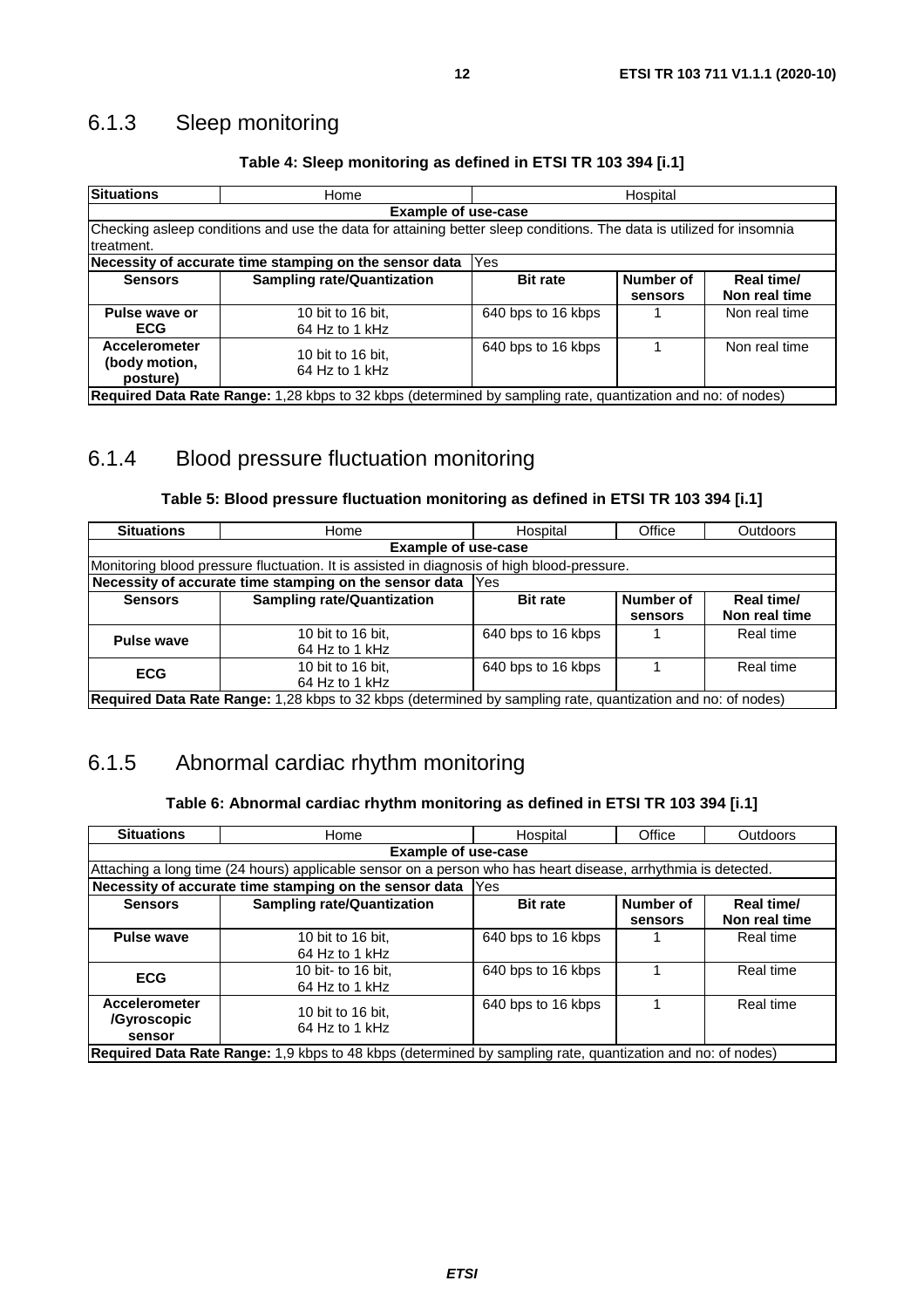# <span id="page-12-0"></span>6.1.6 Apnea monitoring

| <b>Situations</b>                                                                                           | Home                                                                                                  | Hospital           | <b>Outdoors</b> | Office        |  |  |
|-------------------------------------------------------------------------------------------------------------|-------------------------------------------------------------------------------------------------------|--------------------|-----------------|---------------|--|--|
|                                                                                                             | <b>Example of use-case</b>                                                                            |                    |                 |               |  |  |
|                                                                                                             | Attaching patch-type sensors on a person with a sleep problem to detect apnea symptoms and treatment. |                    |                 |               |  |  |
| Necessity of accurate time stamping on the sensor data<br>Yes/No                                            |                                                                                                       |                    |                 |               |  |  |
| <b>Sensors</b>                                                                                              | <b>Sampling rate/Quantization</b>                                                                     | <b>Bit rate</b>    | Number of       | Real time/    |  |  |
|                                                                                                             |                                                                                                       |                    | sensors         | Non real time |  |  |
| Pulse wave or                                                                                               | 10 bit to 16 bit.                                                                                     | 640 bps to 16 kbps |                 | Non real time |  |  |
| <b>ECG</b>                                                                                                  | 64 Hz to 1 kHz                                                                                        |                    |                 |               |  |  |
| <b>Accelerometer</b>                                                                                        | 10 bit to 16 bit.                                                                                     | 640 bps to 16 kbps |                 | Non real time |  |  |
| /Gyroscopic                                                                                                 | 64 Hz to 1 kHz                                                                                        |                    |                 |               |  |  |
| sensor                                                                                                      |                                                                                                       |                    |                 |               |  |  |
| Required Data Rate Range: 1,28 kbps to 32 kbps (determined by sampling rate, quantization and no: of nodes) |                                                                                                       |                    |                 |               |  |  |

### **Table 7: Apnea monitoring as defined in ETSI TR 103 394 [\[i.1\]](#page-4-0)**

# 6.1.7 Musculoskeletal disorder monitoring

### **Table 8: Musculoskeletal disorder monitoring**

| <b>Situations</b>                                                                                               | Home                                  | Office               | <b>Outdoors</b> | Hospital      |  |
|-----------------------------------------------------------------------------------------------------------------|---------------------------------------|----------------------|-----------------|---------------|--|
| <b>Example of use-case</b>                                                                                      |                                       |                      |                 |               |  |
| Miniaturized wearable sensors attached on human body parts to obtain accurate and precise position, posture and |                                       |                      |                 |               |  |
| orientation for MSD prevention and treatment.                                                                   |                                       |                      |                 |               |  |
| Necessity of accurate time stamping on the sensor data<br>Yes/No                                                |                                       |                      |                 |               |  |
| <b>Sensors</b>                                                                                                  | <b>Sampling rate/Quantization</b>     | <b>Bit rate</b>      | <b>Number</b>   | Real time/    |  |
|                                                                                                                 |                                       |                      | оf<br>sensors   | Non real time |  |
| <b>EMG</b>                                                                                                      | 10 bit to 12 bit.<br>10 kHz to 50 kHz | 100 kbps to 600 kbps |                 | Non real time |  |
| <b>Accelerometer</b><br>/Gyroscopic<br>sensor                                                                   | 10 bit to 16 bit.<br>64 Hz to 1 kHz   | 640 bps to 16 kbps   | 1 to $3$        | Non real time |  |
| Required Data Rate Range: 100,64 kbps to 648 kbps (determined by sampling rate, quantization and no: of nodes)  |                                       |                      |                 |               |  |

# 6.1.8 Neuromuscular disorder monitoring

### **Table 9: Neuromuscular disorder monitoring**

| <b>Situations</b>                                                                                           | Home                                                                                                          | Hospital          | Office    | Outdoors      |
|-------------------------------------------------------------------------------------------------------------|---------------------------------------------------------------------------------------------------------------|-------------------|-----------|---------------|
|                                                                                                             | <b>Example of use-case</b>                                                                                    |                   |           |               |
|                                                                                                             | Miniaturized wearable sensors attached on human body parts to obtain information about body posture and other |                   |           |               |
|                                                                                                             | conditions, for electrically stimulating the affected muscles in neurodegenerative diseases.                  |                   |           |               |
|                                                                                                             | Necessity of accurate time stamping on the sensor data                                                        | Yes               |           |               |
| <b>Sensors</b>                                                                                              | <b>Sampling rate/Quantization</b>                                                                             | <b>Bit rate</b>   | Number of | Real time/    |
|                                                                                                             |                                                                                                               |                   | sensors   | Non real time |
| Accelerometer/gyroscopic                                                                                    | 10 bit to 16 bit.                                                                                             | 5 kbps to 16 kbps | $4$ to 6  | Real time     |
| all-in-one sensor (multiple                                                                                 | 500 Hz to 1 kHz                                                                                               |                   |           |               |
| number of sensors are                                                                                       |                                                                                                               |                   |           |               |
| attached on a body)                                                                                         |                                                                                                               |                   |           |               |
| <b>Ambient Sensor</b>                                                                                       | As determined by sensor type                                                                                  | As determined by  |           | Real time     |
|                                                                                                             |                                                                                                               | sensor type       |           |               |
| Required Data Rate Range: 20 kbps to 96 kbps (determined by sampling rate, quantization and no: of nodes) + |                                                                                                               |                   |           |               |
| lAmbient sensor bit rate                                                                                    |                                                                                                               |                   |           |               |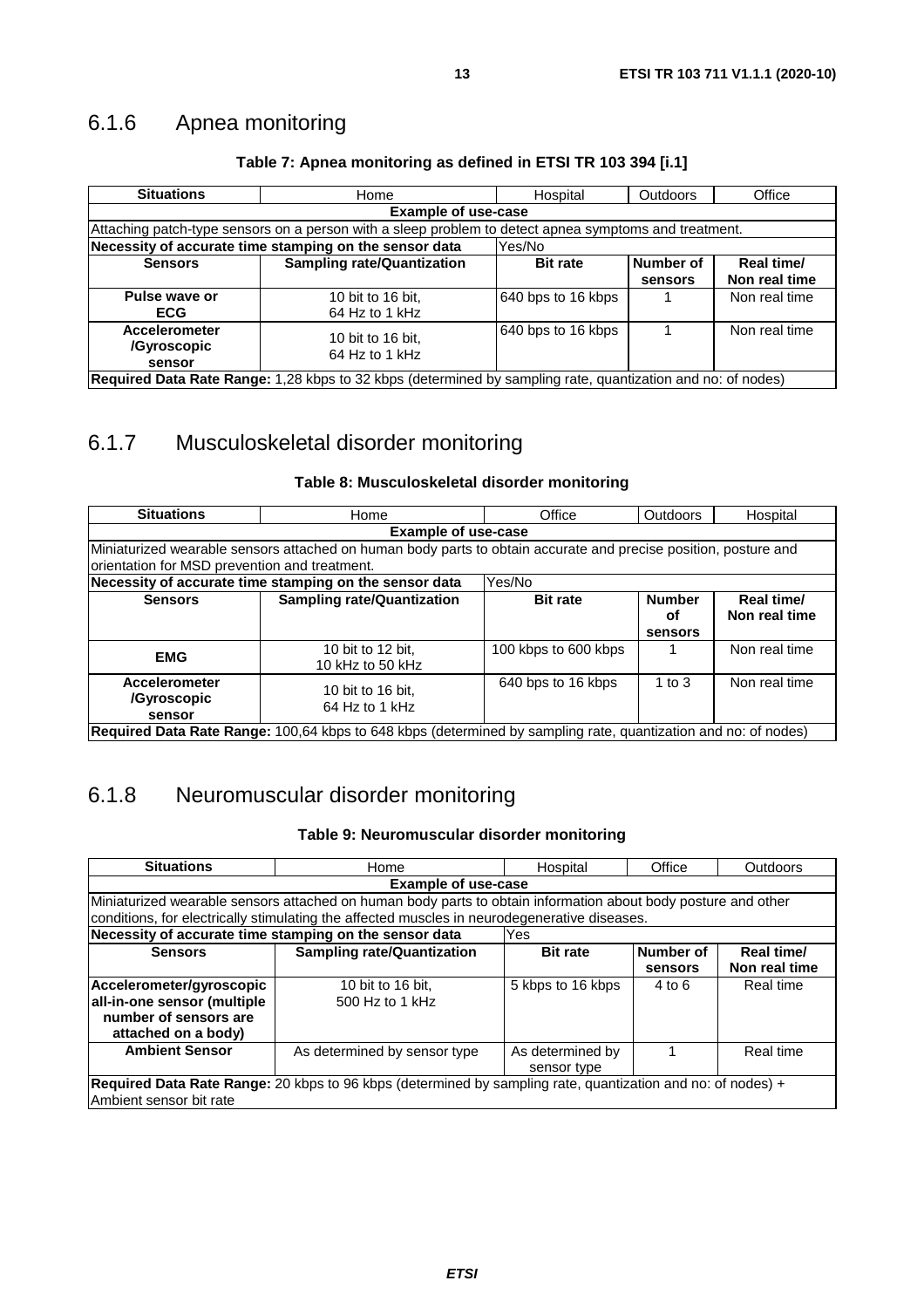$\sim$ 

# <span id="page-13-0"></span>6.2 Non-medical use-cases

### 6.2.0 Rescue and emergency personnel monitoring

In non-medical use-case scenarios, sensors are used for vital signs monitoring to realize the rescue, sports, entertainment and other consumer electronics applications.

### 6.2.1 Rescue and emergency personnel monitoring

| <b>Situations</b>                                                                                                                                                                          | <b>Emergency scenarios</b>                             |                     |                      |                                    |  |
|--------------------------------------------------------------------------------------------------------------------------------------------------------------------------------------------|--------------------------------------------------------|---------------------|----------------------|------------------------------------|--|
| <b>Example of use-case</b>                                                                                                                                                                 |                                                        |                     |                      |                                    |  |
| Attaching sensors on rescue personnel to monitor their vital signs, surroundings, location and movement. Additionally,<br>audio signals are transmitted for sending commands by personnel. |                                                        |                     |                      |                                    |  |
|                                                                                                                                                                                            | Necessity of accurate time stamping on the sensor data | Yes                 |                      |                                    |  |
| <b>Sensors</b>                                                                                                                                                                             | <b>Sampling rate/Quantization</b>                      | <b>Bit rate</b>     | Number of<br>sensors | Real time/<br><b>Non-real time</b> |  |
| <b>Pulse wave</b>                                                                                                                                                                          | 10 bit to 16 bit.<br>64 Hz to 1 kHz                    | 640 bps to 16 kbps  |                      | Real time                          |  |
| <b>Accelerometer</b><br>/Gyroscopic<br>sensor                                                                                                                                              | 10 bit to 16 bit.<br>64 Hz to 1 kHz                    | 640 bps to 16 kbps  | 1 to $3$             | Real time                          |  |
| <b>GPS node</b>                                                                                                                                                                            |                                                        | 96 bps              |                      | Real time                          |  |
| <b>Voice Command Node</b>                                                                                                                                                                  |                                                        | 50 kbps to 100 kbps |                      | Real time                          |  |
| <b>Ambient Temperature</b>                                                                                                                                                                 | 16 bit, 5 Hz                                           | 80 bps              |                      | Real time                          |  |
| Required Data Rate Range: 51,5 kbps to 164.2 kbps (determined by sampling rate, quantization and no: of nodes)                                                                             |                                                        |                     |                      |                                    |  |

### **Table 10: Rescue and emergency management**

# 6.2.2 Precise athlete monitoring

### **Table 11: Precise athlete monitoring as defined in ETSI TR 103 394 [\[i.1](#page-4-0)]**

| <b>Situations</b>                                                                                                                            | <b>Outdoors</b><br>Indoor                         |                      |                      |                             |  |  |
|----------------------------------------------------------------------------------------------------------------------------------------------|---------------------------------------------------|----------------------|----------------------|-----------------------------|--|--|
|                                                                                                                                              | <b>Example of use-case</b>                        |                      |                      |                             |  |  |
| Measuring amount of activity and estimating calories burned up during sports. Checking pitching form and avoid<br>dropping into a bad habit. |                                                   |                      |                      |                             |  |  |
|                                                                                                                                              | Necessity of accurate time stamping on the sensor | Yes                  |                      |                             |  |  |
| data                                                                                                                                         |                                                   |                      |                      |                             |  |  |
| <b>Sensors</b>                                                                                                                               | <b>Sampling rate/Quantization</b>                 | <b>Bit rate</b>      | Number of<br>sensors | Real time/<br>Non-real time |  |  |
| Pulse wave or<br><b>ECG</b>                                                                                                                  | 10 bit to 16 bit.<br>64 Hz to 1 kHz               | 640 bps to 16 kbps   |                      | Real time                   |  |  |
| Accelerometer<br>(body motion,<br>posture)                                                                                                   | 10 bit to 16 bit.<br>$64$ Hz to 1 kHz             | 640 bps to 16 kbps   | 1 to $6$             | Real time                   |  |  |
| <b>EMG</b>                                                                                                                                   | 10 bit to 12 bit.<br>10 kHz to 50 kHz             | 100 kbps to 600 kbps |                      | Real time                   |  |  |

**Required Data Rate Range:** 101,28 kbps to 712 kbps (determined by sampling rate, quantization and no: of nodes)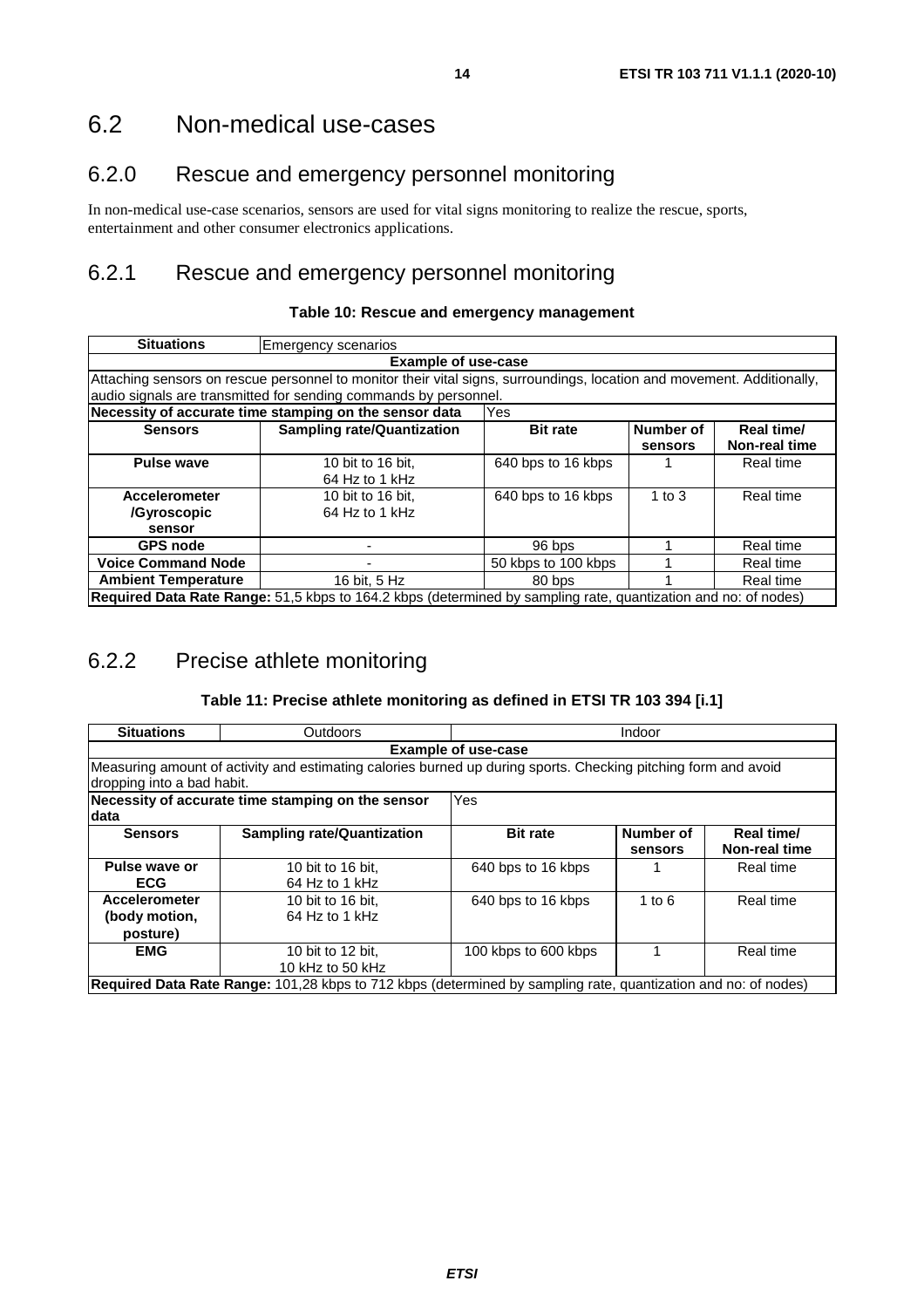### <span id="page-14-0"></span>6.2.3 Entertainment

| <b>Situations</b>                                                                                              | Home                              | <b>Outdoors</b>     | Indoor    |               |
|----------------------------------------------------------------------------------------------------------------|-----------------------------------|---------------------|-----------|---------------|
|                                                                                                                | <b>Example of use-case</b>        |                     |           |               |
| Using WBAN integrated devices for video and audio streaming for gaming and other virtual reality applications. |                                   |                     |           |               |
| Necessity of accurate time stamping on the sensor data<br>Yes                                                  |                                   |                     |           |               |
| <b>Sensors</b>                                                                                                 | <b>Sampling rate/Quantization</b> | <b>Bit rate</b>     | Number of | Real time/    |
|                                                                                                                |                                   |                     | sensors   | Non-real time |
| Video                                                                                                          |                                   | 300 kbps to 10 Mbps |           | Real time     |
| <b>High Quality Audio</b>                                                                                      | 1.4 Mbps                          |                     | Real time |               |
| Required Data Rate Range: 1,7 Mbps to 11,4 Mbps (determined by sampling rate, quantization and no: of nodes)   |                                   |                     |           |               |

#### **Table 12: Entertainment**

## 6.2.4 Emotion detection

#### **Table 13: Emotion detection**

| <b>Situations</b>                                                                                                              | Home                                                                                   | <b>Rehab Centres</b>                         |                      |                             |  |  |
|--------------------------------------------------------------------------------------------------------------------------------|----------------------------------------------------------------------------------------|----------------------------------------------|----------------------|-----------------------------|--|--|
|                                                                                                                                | <b>Example of use-case</b>                                                             |                                              |                      |                             |  |  |
|                                                                                                                                | Wearables allow emotion detection by monitoring emotion-related physiological signals. |                                              |                      |                             |  |  |
| Necessity of accurate time stamping on the sensor data<br>Yes                                                                  |                                                                                        |                                              |                      |                             |  |  |
| <b>Sensors</b>                                                                                                                 | <b>Sampling rate/Quantization</b>                                                      | <b>Bit rate</b>                              | Number of<br>sensors | Real time/<br>Non-real time |  |  |
| <b>Respiratory rate</b>                                                                                                        | 16 bit, 50 Hz                                                                          | 800 bps                                      |                      | Near real time              |  |  |
| <b>ECG/EEG</b>                                                                                                                 | 10 bit to 16 bit, 64 Hz to 1 kHz /<br>12 bit to 16 bit, 350 Hz                         | 640 bps to 16 kbps /<br>4,2 kbps to 5,6 kbps |                      | Near real time              |  |  |
| Required Data Rate Range: 1,44 kbps to 600,8 kbps (determined by sampling rate, quantization, sensor type and no:<br>of nodes) |                                                                                        |                                              |                      |                             |  |  |

# 7 Simulation setup

# 7.0 Introduction

This clause explains the simulation setup employed for carrying out the performance analysis of the example SmartBAN use-cases.

# 7.1 System model for PHY-MAC evaluation

The overall system model used in the SmartBAN PHY-MAC performance analysis is illustrated in figure 5. Pathloss values are computed using two different channel model types which include static AWGN and deterministic AWGN. In parallel, MAC scheduling is performed to allocate the channel resources, i.e. time slots to different sensor nodes, depending upon the use-case scenario data generation requirements. The calculated pathloss values from channel models and scheduling information for each sensor node are used by the radio link model to provide error, throughput and latency performance outcomes. Further details about the individual blocks of the system model are discussed in the subsequent clauses.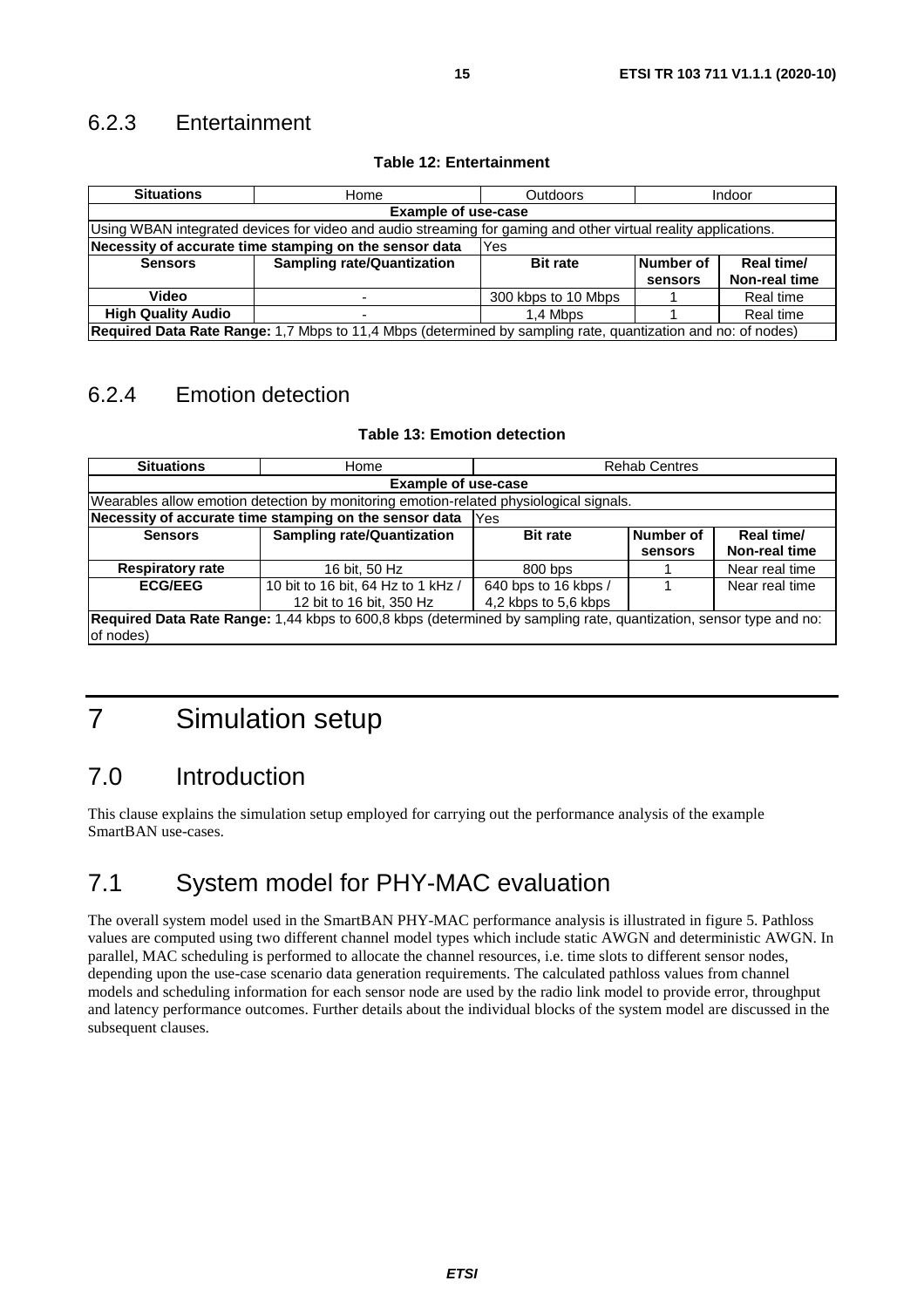<span id="page-15-0"></span>

**Figure 5: System model for PHY-MAC performance analysis** 

# 7.2 Channel and radio link model

Two channels models are taken for generating the channel conditions, each transmitted PPDU undergoes through. The first applied channel model is the IEEE Std. 802.15.6 [\[i.4](#page-4-0)] body surface to body surface CM3 (Scenario S4 & S5) for 2,4 GHz, which is implied as static CM3B (S-CM3B) in the present document due to the assumption of static and constant on-body link distances throughout the simulations. Pathloss ( $PL^{dB}$ ) is given by:

$$
PL^{dB} = -10 \log(P_0 e^{-m_0 d} + P_1) + \sigma_p n_p [dB]
$$
 (1)

where:

- $P_0 = -25.8 \text{ dB};$
- $m_0 = 2.0$  dB/cm;
- $P_1 = -71,3$  dB;
- $\sigma_P = 3.6 \text{ dB};$
- $n_p =$  Gaussian random variable with zero mean and unity variance;
- $\bullet$  d = on-body link distance, depending upon the on-body node positions.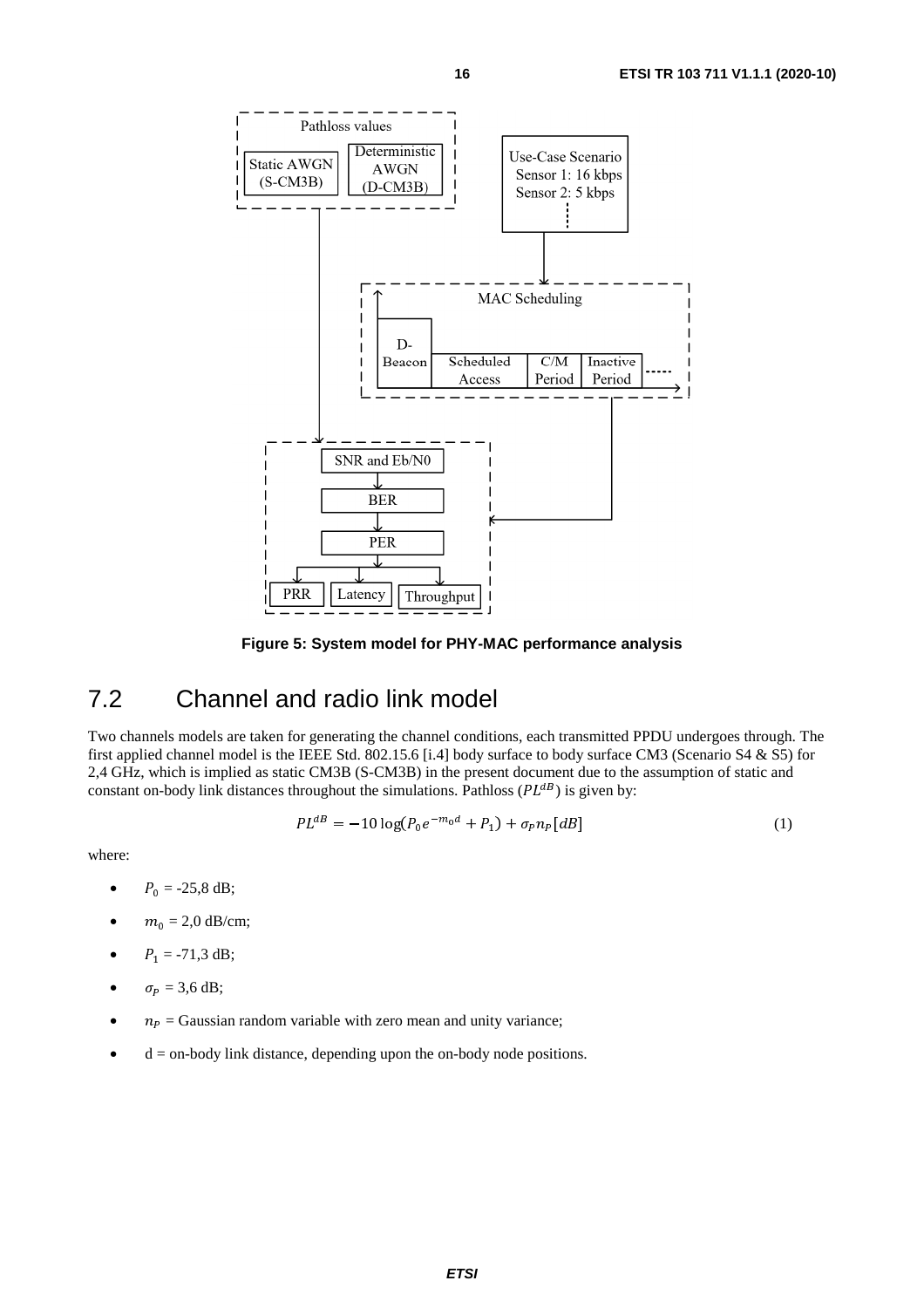<span id="page-16-0"></span>The second channel model assumed is deterministic CM3B model [\[i.5](#page-4-0)], represented as D-CM3B in the document. In D-CM3B model, dynamic distances and link types are generated for different on-body links using a biomechanical mobility trace file. Dynamic distances and link types, as defined by a specific mobility scenario like walking, running or sit-stand, are taken as inputs d in equation (1) for pathloss calculations. The space-time varying link types identify a particular on-body link as either Line Of Sight (LOS) or Non-Line Of Sight (NLOS). An additional NLOS factor of 13 % is added to the resultant pathloss value with time-varying distances, for NLOS link status, otherwise the pathloss remains unchanged. After computing the static as well as deterministic pathloss values, radio link modelling is performed which includes Signal-to-Noise Ratio (SNR), Bit Error Rate (BER) and Packet Error Rate (PER) computations [\[i.5](#page-4-0)]. The corresponding theoretical expressions for SNR, GFSK BER  $(P_h)$  under Additive White Gaussian Noise (AWGN) channel and PER calculations can be written as:

$$
SNR^{dB} = P_{Tx}^{dB} + PL^{dB} - P_N^{dB}
$$
\n
$$
(2)
$$

$$
\frac{E_b}{N_0} = SNR^{dB} + 10\log_{10}\frac{BW}{R_{sym}}
$$
\n(3)

$$
P_b = Q\left(\sqrt{2\epsilon \frac{E_b}{N_0}}\right) \tag{4}
$$

$$
ER = 1 - (1 - P_b)^N
$$
 (5)

 $N =$  payload size in bits and can be found from the computation steps provided in ETSI TS 103 326 [[i.3](#page-4-0)] for uncoded MPDU transmissions:

$$
T_{ACK} = \frac{L_{preample} + L_{PLCP header} + L_{MACheader} + L_{parity}}{R_{sym}}
$$
(6)

$$
T_{TX,max} = \frac{T_{slot} - T_{ACK} - 2 \times T_{IFS}}{_{REF}}
$$
\n
$$
\tag{7}
$$

$$
N = T_{TX,max} \times R_{sym} - L_{preample} - L_{PLCPheader} - L_{MACheader} - L_{parity}
$$
\n(8)

Where:

- $T_{ACK}$  = PPDU acknowledgement duration;
- $T_{TXmax}$  = Maximum PPDU transmission duration;
- $R_{sym}$  = Symbol rate;
- $REP =$  Number of PPDU transmissions/repetitions.

For finding BER with two and four PPDU repetitions, SNR calculations are performed according to the diversity technique used for integrating the repetition gain, Maximal Ratio Combining (MRC) diversity scheme is used with statistically independent channels for repetition scenarios, therefore, the resulting SNR is the summation of instantaneous link SNRs during each round of the identical PPDU transmission [\[i.6\]](#page-4-0). Subsequently, BER and PER for the repeated PPDU transmissions are computed using equations (2) and (3) respectively.

# 7.3 Example use-cases (low, medium and high data rate applications)

In this clause, the example use-cases categorized according to their data rate requirements, are explained. Safety and fall monitoring, rescue and emergency management and precise athlete monitoring use-cases are respectively considered as low, medium and high data rate applications. All use-cases are real time monitoring applications for which a maximum of 10 ms latency is allowed and PRR should be above 90 %. Further details about the use-cases and their QoS requirements are summarized in table 14.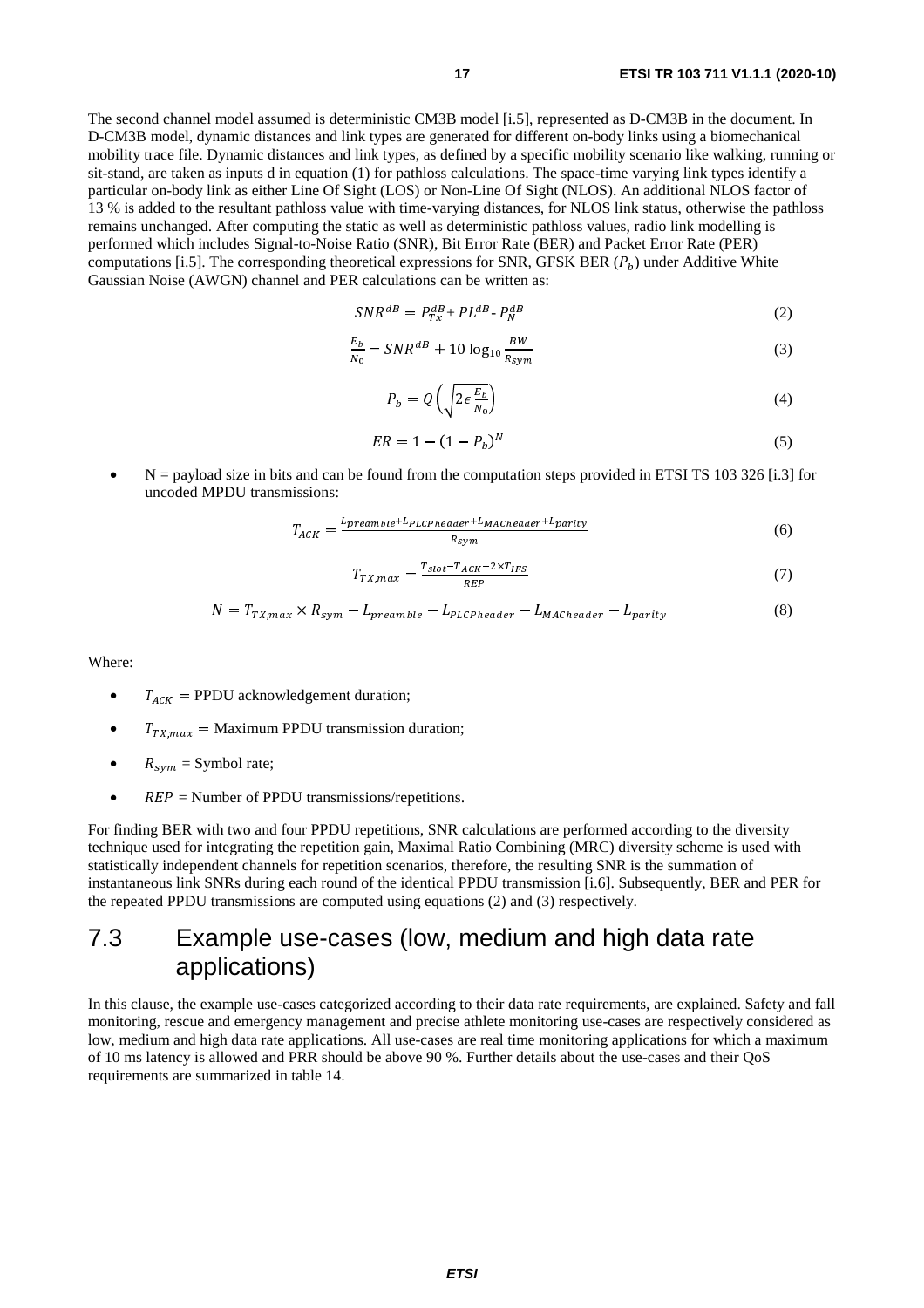<span id="page-17-0"></span>

| Safety and fall monitoring (low data rate)                                                      |                                                    |                |                     |  |
|-------------------------------------------------------------------------------------------------|----------------------------------------------------|----------------|---------------------|--|
| <b>Sensors</b>                                                                                  | <b>Bit rate</b>                                    | Number of      | Latency upper bound |  |
|                                                                                                 |                                                    | sensors        |                     |  |
| Pulse wave or                                                                                   | 640 bps to 16 kbps                                 | 1              | $10 \text{ ms}$     |  |
| <b>ECG</b>                                                                                      |                                                    |                |                     |  |
| Accelerometer/gyroscopic                                                                        | 5 kbps to 16 kbps                                  | 3              | $10 \text{ ms}$     |  |
| all-in-one sensor (multiple                                                                     |                                                    |                |                     |  |
| number of sensors are                                                                           |                                                    |                |                     |  |
| attached on a body)                                                                             |                                                    |                |                     |  |
| Required Data Rate Range: 15,64 kbps to 64 kbps (determined by sampling rate, and               |                                                    |                |                     |  |
| quantization)                                                                                   |                                                    |                |                     |  |
|                                                                                                 | Rescue and emergency management (medium data rate) |                |                     |  |
| <b>Sensors</b>                                                                                  | <b>Bit rate</b>                                    | Number of      | Latency upper bound |  |
|                                                                                                 |                                                    | sensors        |                     |  |
| <b>Pulse wave</b>                                                                               | 640 bps to 16 kbps                                 | 1              | 10 <sub>ms</sub>    |  |
| <b>Accelerometer</b>                                                                            | 640 bps to 16 kbps                                 | $\mathfrak{p}$ | 10 <sub>ms</sub>    |  |
| /gyroscopic                                                                                     |                                                    |                |                     |  |
| sensor                                                                                          |                                                    |                |                     |  |
| <b>GPS node</b>                                                                                 | 96 bps                                             | 1              | $10 \text{ ms}$     |  |
| <b>Voice command node</b>                                                                       | 50 kbps to 100 kbps                                | 1              | 10 <sub>ms</sub>    |  |
| <b>Ambient Temperature</b>                                                                      | 80 bps                                             |                | $10 \text{ ms}$     |  |
| Required data rate range: 52 kbps to 148,2 kbps (determined by sampling rate, and quantization) |                                                    |                |                     |  |
|                                                                                                 | Precise athlete monitoring (high data rate)        |                |                     |  |
| <b>Sensors</b>                                                                                  | <b>Bit rate</b>                                    | Number of      | Latency upper bound |  |
|                                                                                                 |                                                    | sensors        |                     |  |
| <b>EMG</b>                                                                                      | 100 kbps to 600 kbps                               | 1              | 10 <sub>ms</sub>    |  |
| <b>Accelerometer</b>                                                                            | 640 bps to 16 kbps                                 | 4              | 10 <sub>ms</sub>    |  |
| (body motion, posture)                                                                          |                                                    |                |                     |  |
| Required Data Rate Range: 102,6 kbps to 664 kbps (determined by sampling rate, and              |                                                    |                |                     |  |
| lguantization)                                                                                  |                                                    |                |                     |  |

# 7.4 RF and PHY-MAC parameters

The performance evaluation is primarily conducted for uncoded scheduled access transmissions. Three different options for slot sizes ( $T_{slot}$ ) are considered and for each of them IBI duration ( $T_{HR1}$ ) is provided. The IBI duration includes D-Beacon transmission, scheduled access duration with a single slot per sensor node, two slots for C/M duration and two slots inactive duration. So,  $T_{IBI}$  is computed in accordance with the  $T_{slot}$  value and the number of scheduled access slots/sensor nodes. The trace file that provides space-time varying distances and link types for the D-CM3B channel model assessment of the safety and fall monitoring use-case is about 59 seconds long and contains walking, sitting and hand motions mobility patterns. For the rescue and emergency management and precise athlete monitoring use-cases, the mobility trace file is 63 seconds long and includes walking, sit-stand and running mobility scenarios. The pathloss values for the S-CM3B channel models are repeated for the identical durations to ensure the performance evaluation at a similar time span. The simulations with the given trace files are repeated 100 times to provide performance outcomes with more certainty. All the simulations are carried out in the MATLAB run-time environment and all the RF and SmartBAN PHY-MAC parameters assumed during the simulations are mentioned in table 15. For more extensive SmartBAN performance evaluation with respect to RF parameters, ETSI TR 103 395 [[i.7\]](#page-4-0) should be referred.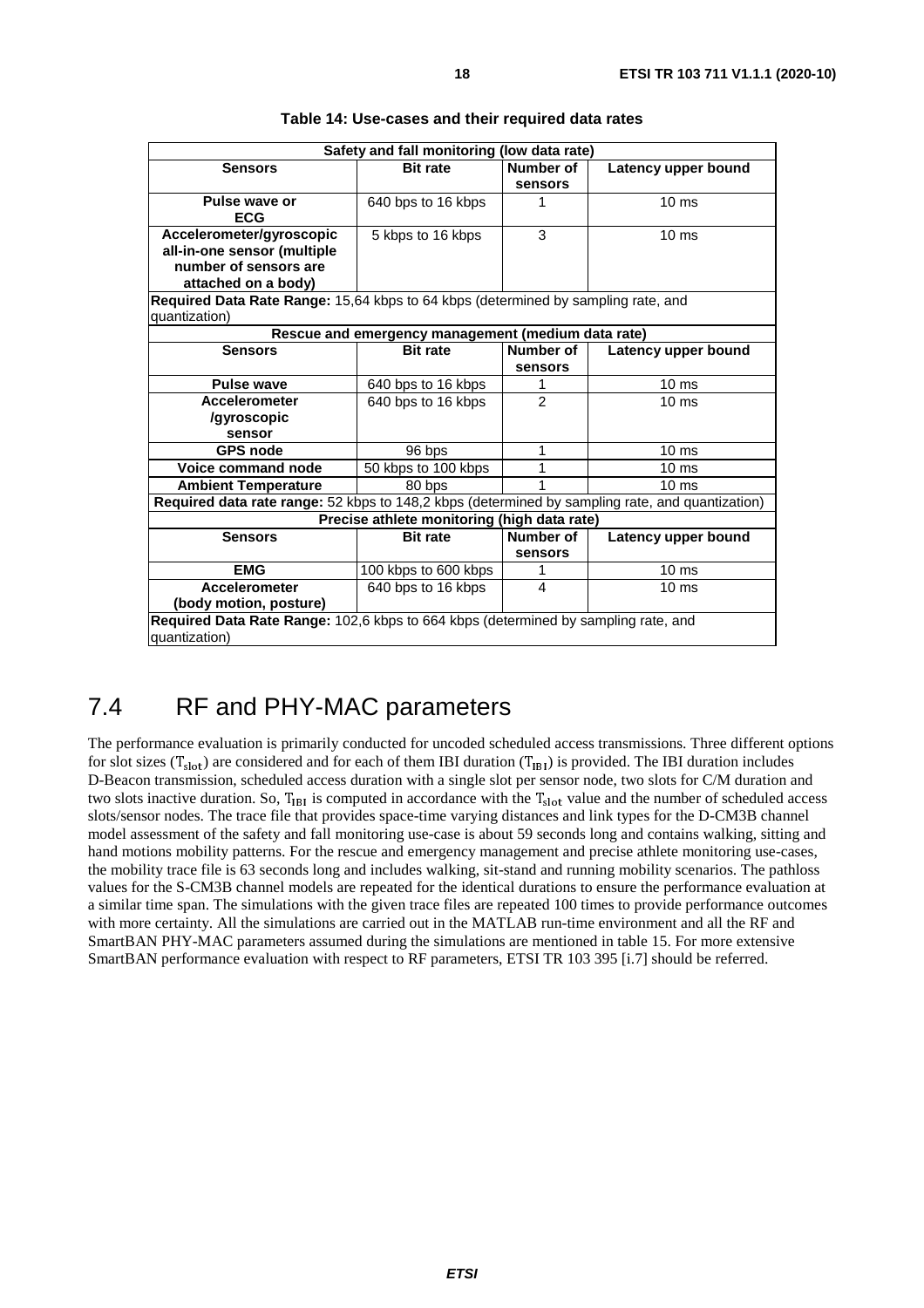<span id="page-18-0"></span>

| <b>RF</b> parameters                          |                                            |  |  |
|-----------------------------------------------|--------------------------------------------|--|--|
| Transmitted power ( $P_{Tx}^{dB}$ )           | -10 dBm, -7,5 dBm, -5 dBm, -2,5 dBm, 0 dBm |  |  |
| Receiver sensitivity $(P_{N}^{dB})$           | $-92.5$ dBm                                |  |  |
| Bandwidth per channel (BW)                    | 2 MHz                                      |  |  |
| Information Rate $(R_{sym})$                  | 1 000 kbps                                 |  |  |
| <b>PHY-MAC parameters</b>                     |                                            |  |  |
| Slot Duration $(T_{slot})$                    | 0,625 ms, 1,25 ms, 2,5 ms                  |  |  |
| $T_{IBI}$ for low data rate use-case          | 5,6 ms, 11,2 ms, 22,4 ms                   |  |  |
| $T_{\text{BH}}$ for medium data rate use-case | 6,9 ms, 13,8 ms, 27,6 ms                   |  |  |
| $T_{\text{BH}}$ for high data rate use-case   | 6,3 ms, 12,6 ms, 25,2 ms                   |  |  |
| <b>PPDU</b> transmissions                     | Single transmission (REP=1), REP=2, REP=4  |  |  |
| <b>MPDU</b> transmissions                     | Uncoded                                    |  |  |
| GFSK Modulation Constant $(\epsilon)$ [i.6]   | 0,78                                       |  |  |
|                                               |                                            |  |  |

#### **Table 15: Simulation setup parameters**

# 8 PHY-MAC evaluation

### 8.0 Introduction

In this clause, the KPIs used in the SmartBAN performance evaluation for the example use-cases in clause 7.2 are explained, and performance analysis in terms of the given KPIs is provided.

# 8.1 KPIs for evaluation

The primary KPIs used for the PHY-MAC performance evaluation include PRR, throughput and latency. PRR can be defined as the fraction of packets received and decoded successfully at the hub. An average of the PRR values at all the node-hub links is computed w.r.t. the transmission power levels with uncoded transmissions for low, medium and high data rate use-cases, and illustrated in figure 6, figure 10 and figure 14 respectively. Similarly, the mean PRR performance for low, medium and high data rate use-cases with coded transmissions is respectively shown in figure 8, figure 12 and figure 16. The effective throughput of an individual BAN node can be found as  $N$  times of the ratio of successfully received packets at the given node-hub link and duration of the mobility/pathloss trace file, where  $N$  is the maximum possible payload size, as determined by the given  $T_{slot}$  using equation (8). The aggregated throughput results of all the sensor nodes with uncoded transmissions for the considered low, medium and high data rate use-cases are depicted in figure 7, figure 11 and figure 15 respectively. Likewise, the aggregated throughput results with channel coded transmissions for the low, medium and high data rate use-cases are correspondingly provided in figure 9, figure 13 and figure 17. The packet latency is calculated as the time difference between the data packet generation at the MAC layer and its successful reception at hub. The obtained latency is computed only for the successfully received packets irrespective of the transmission power levels, repetition scheme, coded/uncoded transmission and channel types.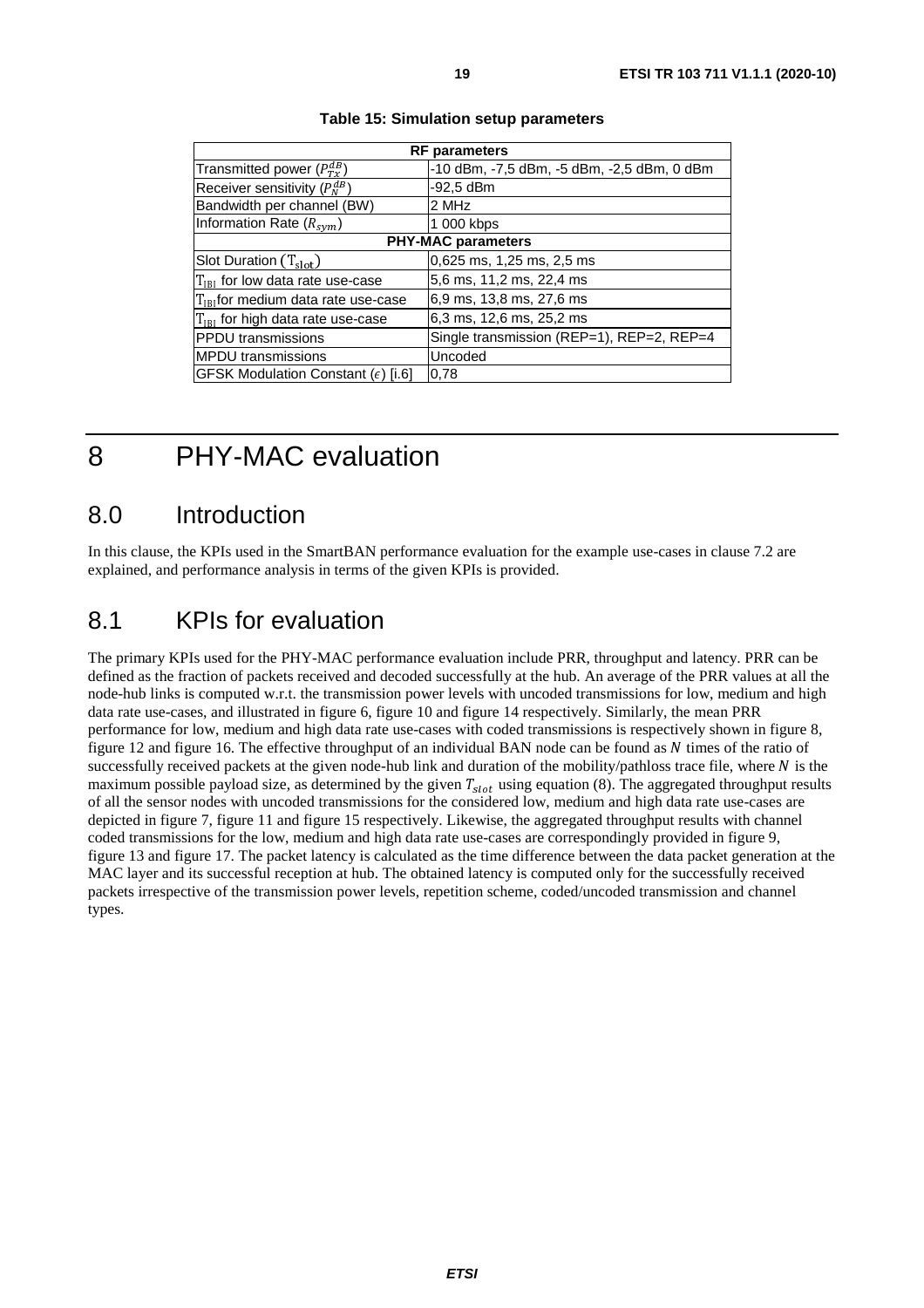

### <span id="page-19-0"></span>8.2 Low data rate use-case

(a)  $T_{slot} = 0.625$  ms, at  $REP = 1$  and S-CM3B, D-CM3B

(b) Tslot = 1,25 ms, at REP = 1, 2, 4 and S-CM3B, D-CM3B

(c)  $T<sub>slot</sub> = 2,5$  ms, at REP=1, 2, 4 and S-CM3B, D-CM3B





(a)  $T<sub>slot</sub> = 0,625$  ms, at  $REP = 1$  and S-CM3B, D-CM3B

(b)  $T_{slot} = 1,25$  ms, at  $REP = 1, 2, 4$  and S-CM3B, D-CM3B

(c)  $T_{slot} = 2.5$  ms, at  $REP = 1, 2, 4$  and S-CM3B, D-CM3B

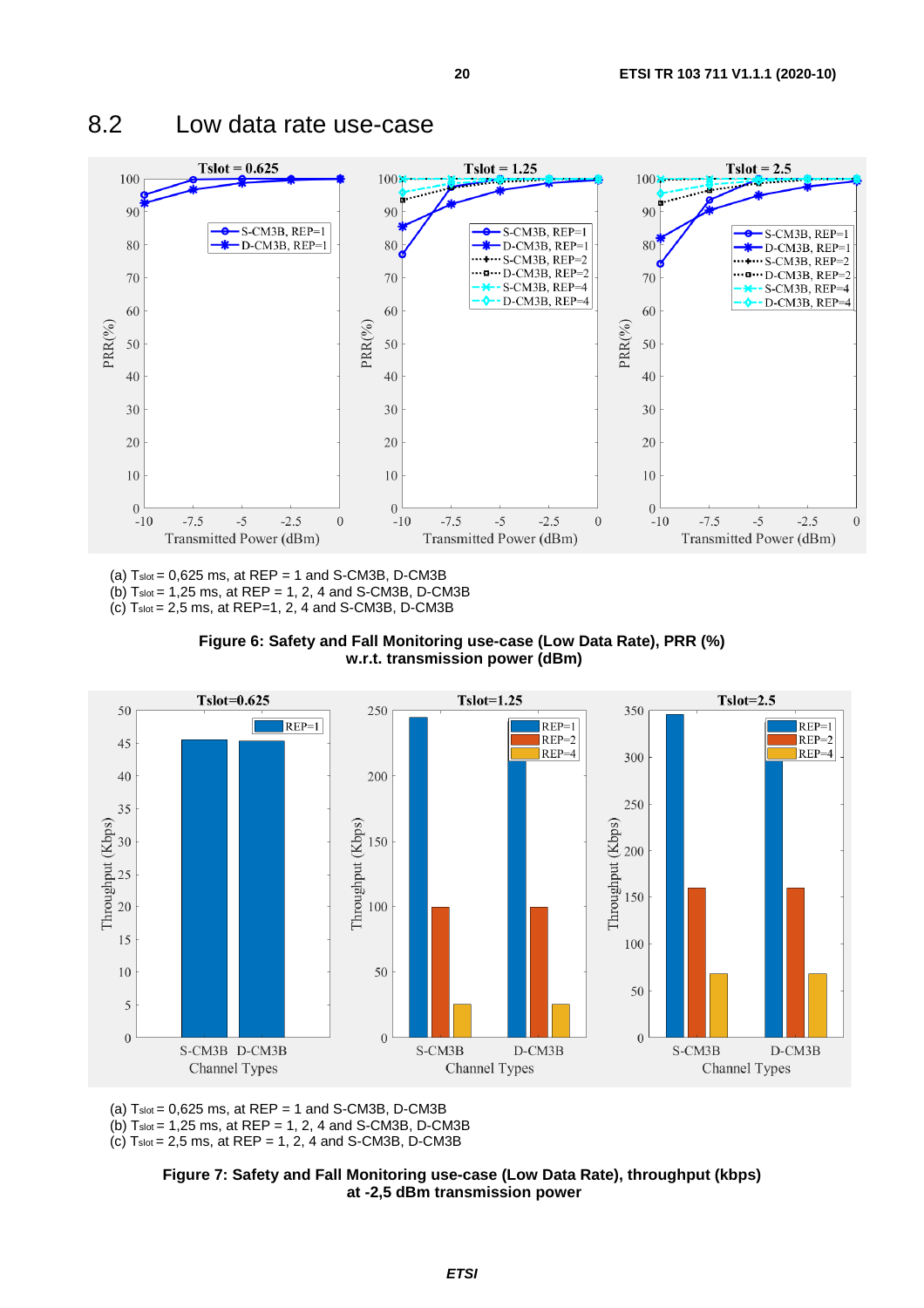

(a)  $T$ slot = 0,625 ms, uncoded and BCH coded transmissions,  $REP = 1$  and D-CM3B (b) Tslot = 1,25 ms, uncoded and BCH coded transmissions,  $REP = 1$ , 2, 4 and D-CM3B (c) Tslot = 2,5 ms, uncoded and BCH coded transmissions, REP = 1, 2, 4 and D-CM3B





(a) Tslot =  $0.625$  ms, uncoded and BCH coded transmissions,  $REP = 1$  and D-CM3B (b) Tslot = 1.25 ms, uncoded and BCH coded transmissions,  $REP = 1, 2, 4$  and D-CM3B  $(c)$  Tslot = 2,5 ms, uncoded and BCH coded transmissions, REP = 1, 2, 4 and D-CM3B

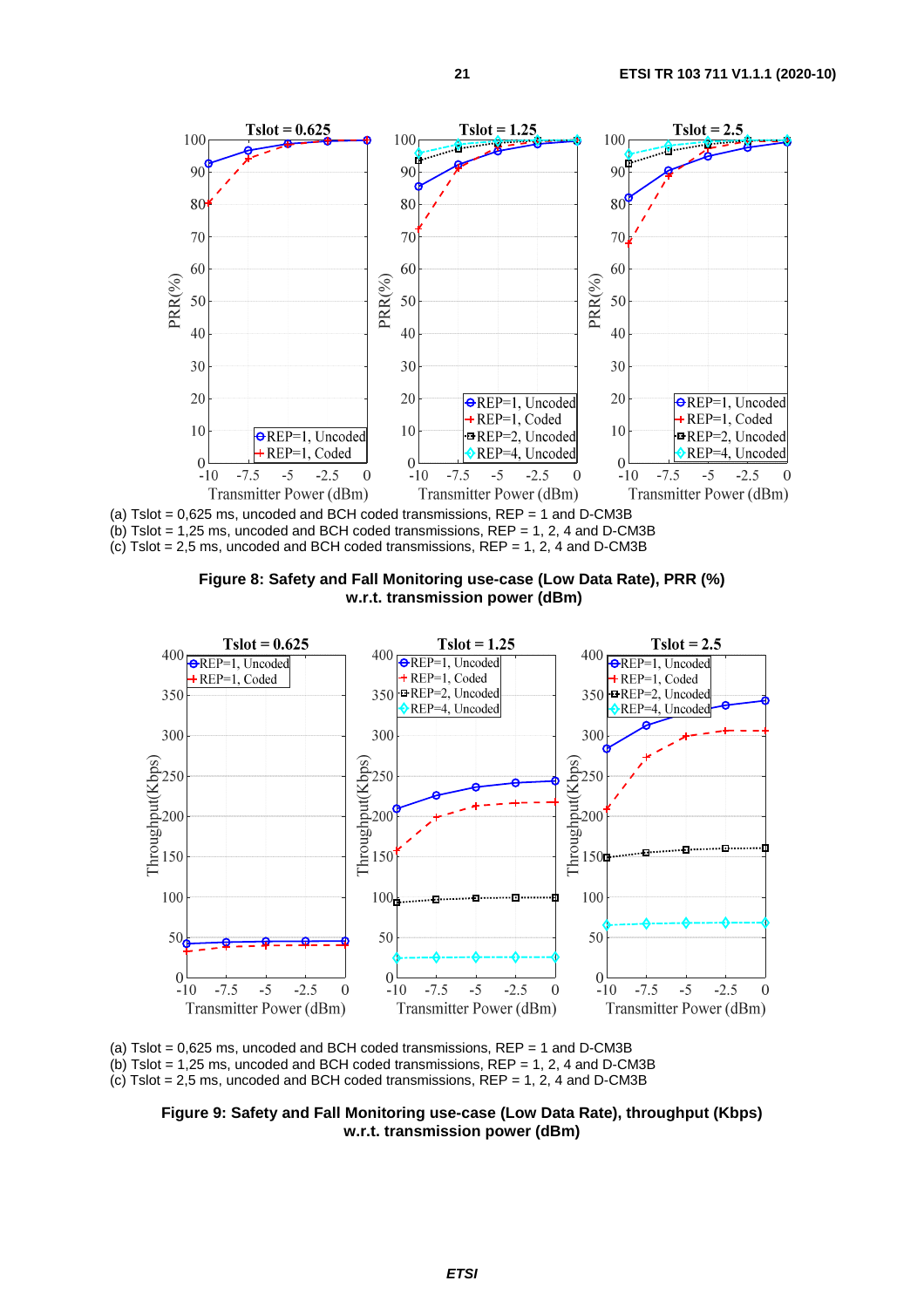

<span id="page-21-0"></span>8.3 Medium Data Rate use-case

(a)  $T_{slot} = 0.625$  ms, at  $REP = 1$  and S-CM3B, D-CM3B (b)  $T_{slot} = 1,25$  ms, at  $REP = 1, 2, 4$  and S-CM3B, D-CM3B

 $(c)$  Tslot = 2,5 ms, at REP = 1, 2, 4 and S-CM3B, D-CM3B





(a)  $T_{slot} = 0,625$  ms, at  $REP = 1$  and S-CM3B, D-CM3B

(b) Tslot = 1,25 ms, at REP=1, 2, 4 and S-CM3B, D-CM3B

(c)  $T_{slot} = 2.5$  ms, at  $REP = 1, 2, 4$  and S-CM3B, D-CM3B

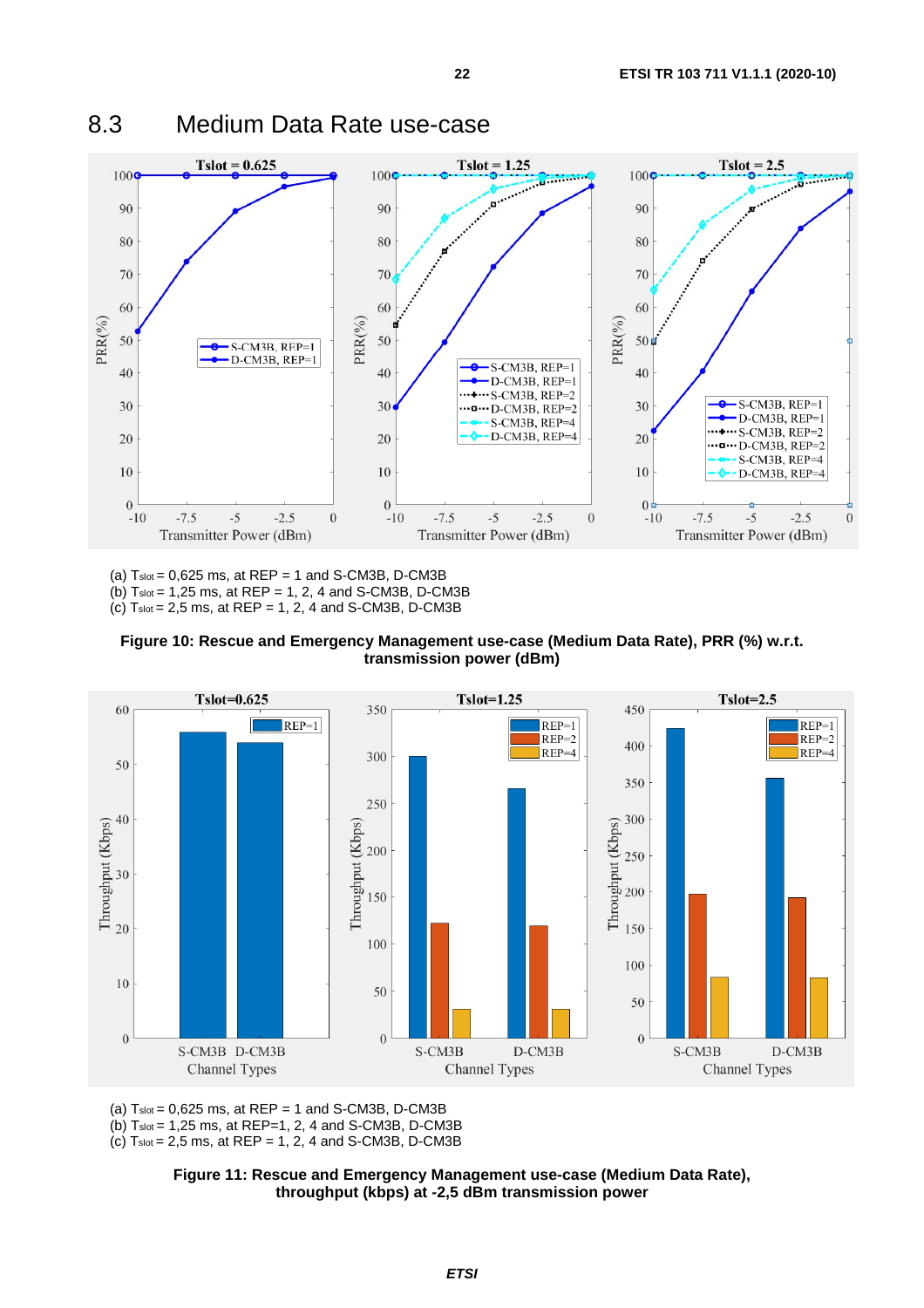

(a) Tslot = 0,625 ms, uncoded and BCH coded transmissions, REP=1 and D-CM3B (b) Tslot = 1,25 ms, uncoded and BCH coded transmissions, REP=1, 2, 4 and D-CM3B (c) Tslot = 2,5 ms, uncoded and BCH coded transmissions, REP=1, 2, 4 and D-CM3B





(a) Tslot = 0,625 ms, uncoded and BCH coded transmissions, REP=1 and D-CM3B  $(h)$  Tslot = 1,25 ms, uncoded and BCH coded transmissions, REP=1, 2, 4 and D-CM3B  $(c)$  Tslot = 2,5 ms, uncoded and BCH coded transmissions, REP=1, 2, 4 and D-CM3B

**Figure 13: Rescue and Emergency Management use-case (Medium Data Rate), throughput (Kbps) w.r.t transmission power (dBm)**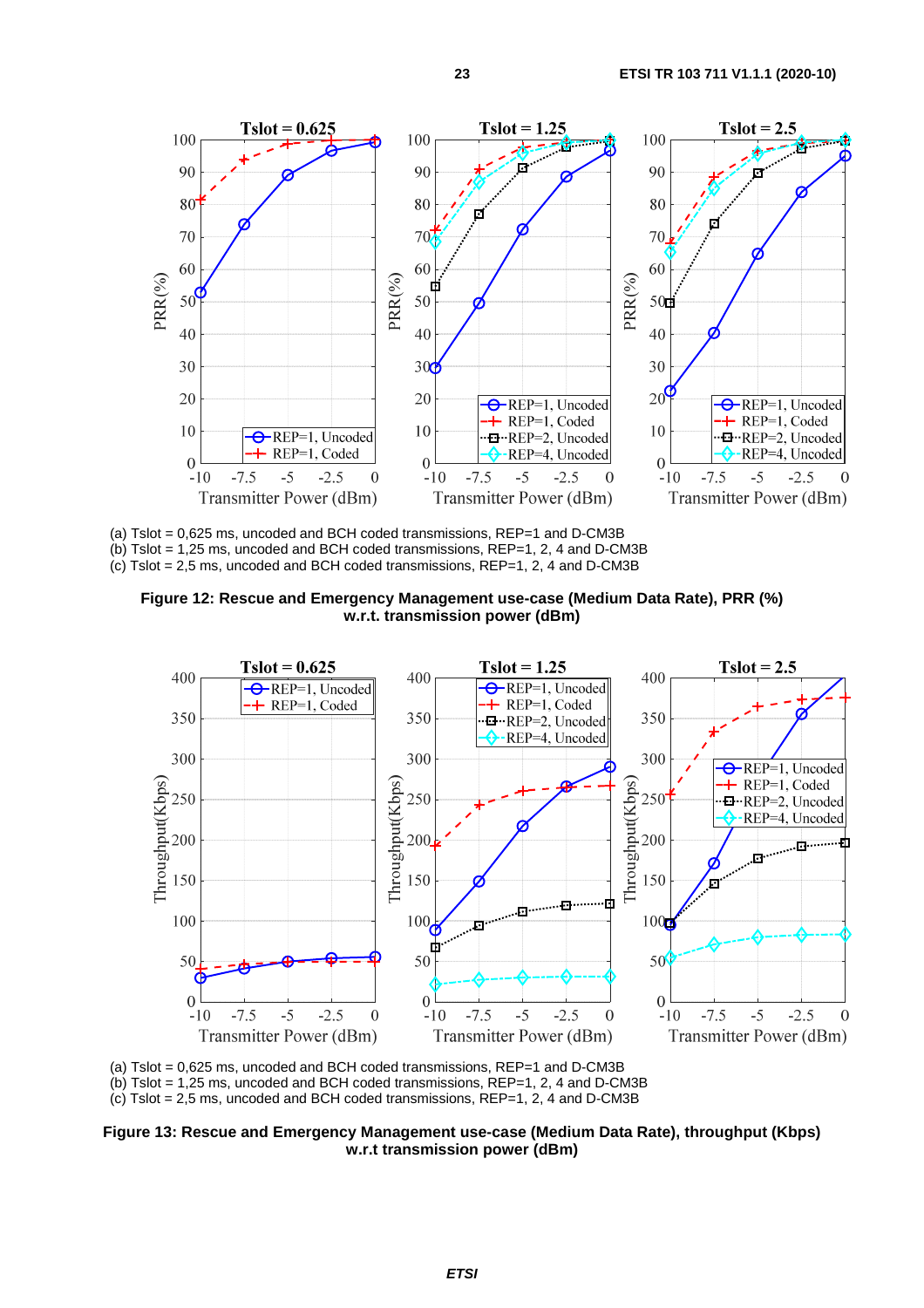

<span id="page-23-0"></span>8.4 High Data Rate use-case

(a)  $T_{slot} = 0.625$  ms, at  $REP=1$  and S-CM3B, D-CM3B

(b) Tslot = 1,25 ms, at REP=1, 2, 4 and S-CM3B, D-CM3B  $(c)$  Tslot = 2,5 ms, at REP=1, 2, 4 and S-CM3B, D-CM3B





(a)  $T<sub>slot</sub> = 0,625$  ms, at  $REP=1$  and S-CM3B, D-CM3B

(b) Tslot = 1,25 ms, at REP=1, 2, 4 and S-CM3B, D-CM3B

 $(c)$  T<sub>slot</sub> = 2,5 ms, at REP=1, 2, 4 and S-CM3B, D-CM3B

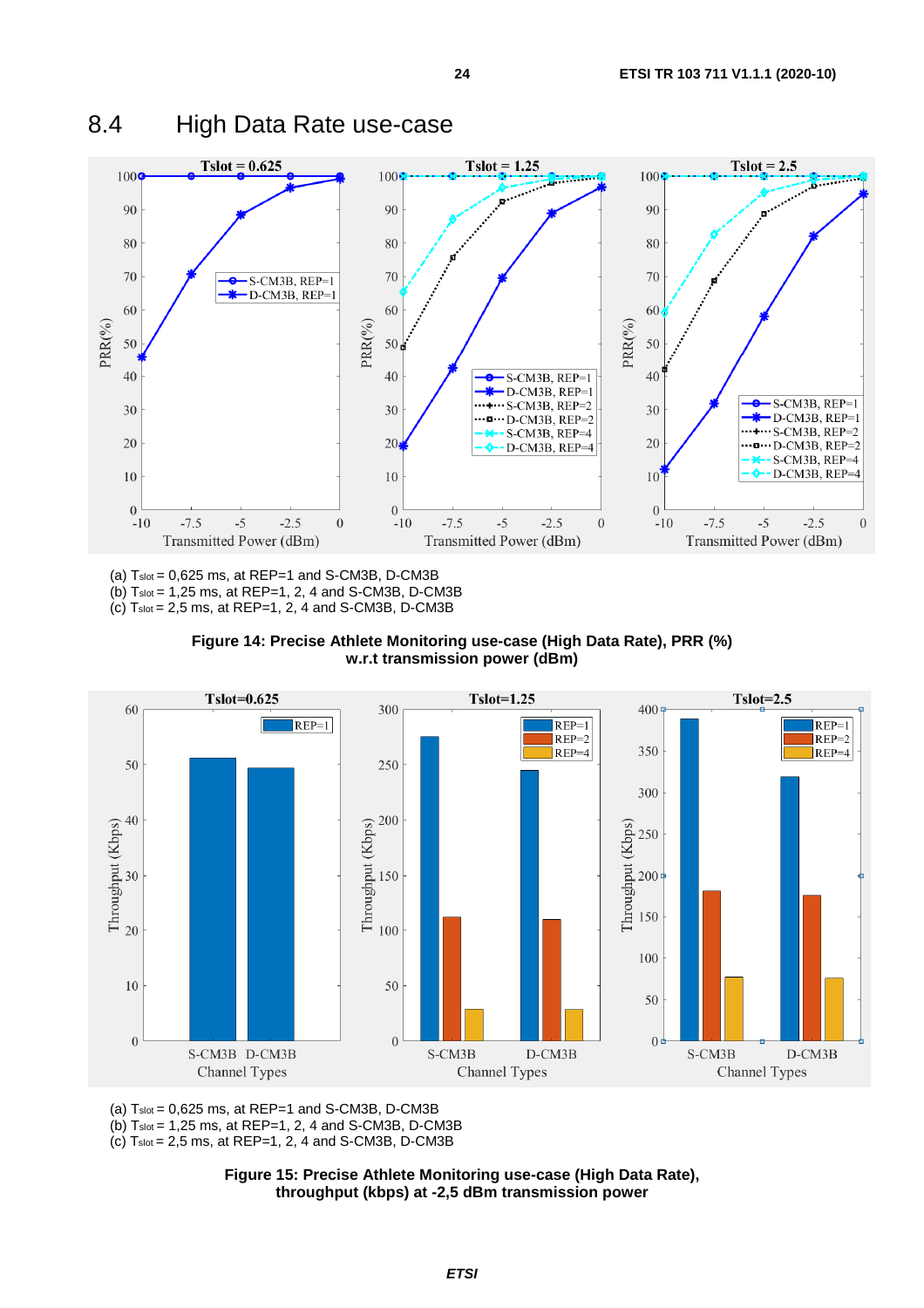

(a) Tslot = 0,625 ms, uncoded and BCH coded transmissions, REP=1 and D-CM3B (b) Tslot = 1,25 ms, uncoded and BCH coded transmissions, REP=1, 2, 4 and D-CM3B (c) Tslot = 2,5 ms, uncoded and BCH coded transmissions, REP=1, 2, 4 and D-CM3B





(a) Tslot = 0,625 ms, uncoded and BCH coded transmissions, REP=1 and D-CM3B  $(h)$  Tslot = 1,25 ms, uncoded and BCH coded transmissions, REP=1, 2, 4 and D-CM3B  $(c)$  Tslot = 2,5 ms, uncoded and BCH coded transmissions, REP=1, 2, 4 and D-CM3B

**Figure 17: Precise Athlete Monitoring use-case (High Data Rate), throughput (Kbps) w.r.t. transmission power (dBm)**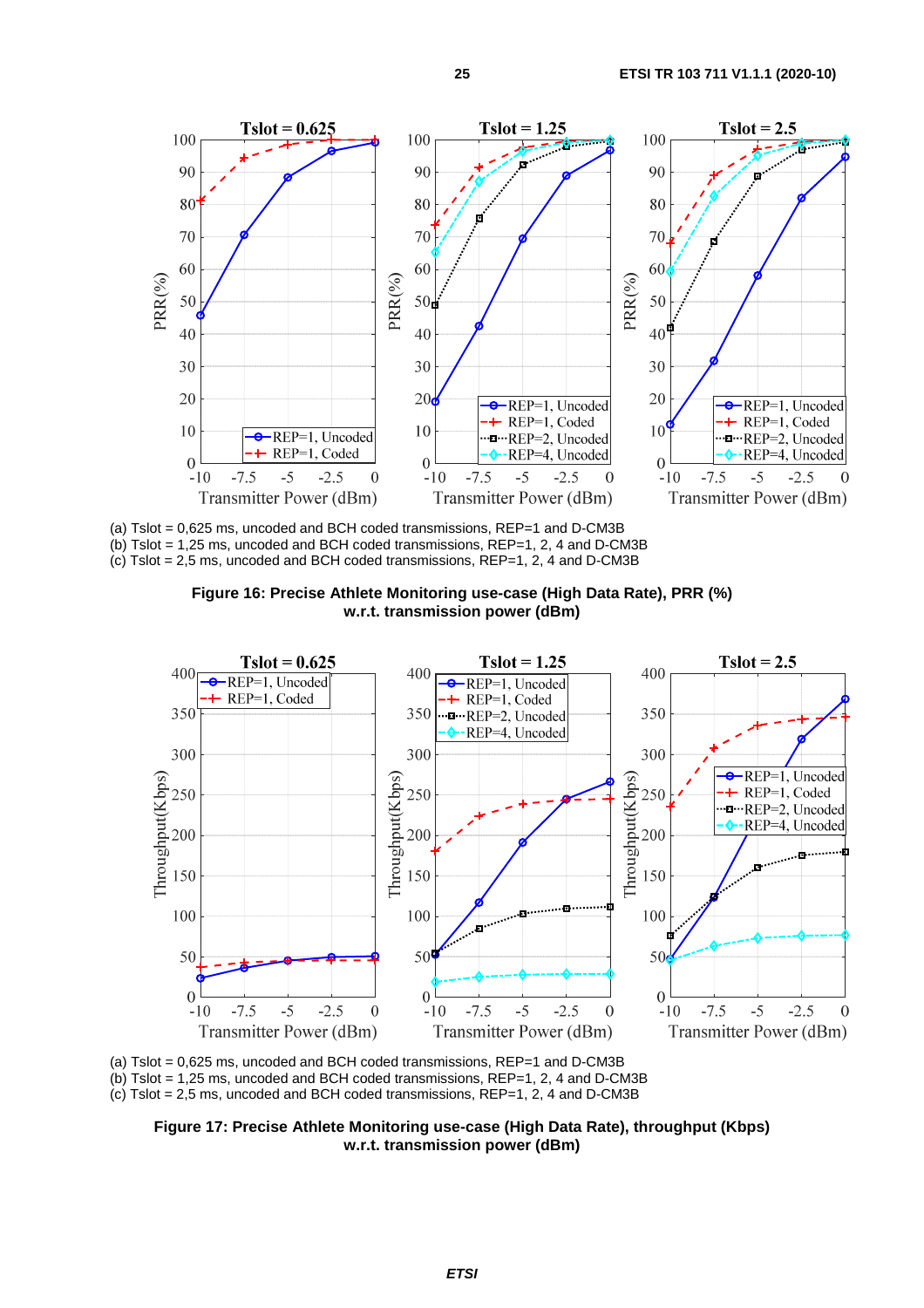### <span id="page-25-0"></span>8.5 Discussion

For low data rate use-case, the smallest slot duration of 0,625 ms can achieve a PRR above 90 % at all transmission power levels, with single PPDU transmission and under both the channel models, as depicted in figure 6. PPDU repetitions with smallest slot duration are not possible because the amount of related PHY-MAC overheads to constitute a complete PPDU, cannot be transmitted more than once. For 1,25 ms and 2,5 ms slot durations, the transmission power should be -7,5 dBm or above to obtain the required PRR for single transmission while with PPDU repetitions, all transmission power levels result in the targeted PRR. For medium and high data rate use-cases, the PRR values are not significantly affected by the PPDU repetition scheme or transmission power levels for S-CM3B channel, as shown in figure 10 and figure 14 respectively. The transmission power levels above -2,5 dBm are generally required to achieve the targeted PRR for all slot durations and repetition schemes under D-CM3B channel model. Furthermore, larger slot durations, despite carrying more payload with less PHY-MAC overheads, can have decreased PRR because of the increase in overall packet size [\[i.6](#page-4-0)]. The reason for lower PRR values, with D-CM3B channel is that the D-CM3B model integrates the NLOS or human body shadowing losses as well in radio link modelling, while computing the pathloss, SNR, BER and PER values. The channel losses due to human body shadowing or NLOS conditions are not considered in S-CM3B channel model and pathloss calculations are performed only for the fixed hub-node link distances. Consequently, the impact of human mobility on PRR performance is not evident with the S-CM3B channel model. The PRR results for medium and high data rate use-cases follow the similar patterns since the PPDU repetitions also improve the PRR performance over the single transmission, especially with D-CM3B channel, as illustrated in figure 10 and figure 14. However, the PRR is considerably low for these use-cases under D-CM3B channel, as compared to the low data rate use-case. This is because the trace file in the medium and high data rate use-cases contains more dynamic mobility patterns like running and frequent sit-stand which results in more unstable radio links. Also, it is related to the coordinator positions assumed in these use-cases while simulating the D-CM3B channel effects. The coordinators are respectively placed on chest and right hip for the medium and high data rate applications. These placements for WBAN coordinator have more likelihood of body shadowing losses, resulting in low PRR in the medium and high data rate use-cases.

In order to overcome the impact of human body shadowing, BCH coded transmissions can be performed in SmartBAN. The coded PPDU transmission significantly enhances the PRR performance over the uncoded single and repeated PPDU transmissions, particularly in medium and high data rate use-cases., as shown in figure 12 and figure 16 respectively. The channel coding gain is not very significant in low data rate use-case over the uncoded transmissions because in this use-case, the PRR performance is satisfactory even without channel coding in single and repetitive PPDU transmissions. The PRR performance is the best with 0,625 ms slot duration but degrades slightly with higher slot durations. The required PRR of greater than 90 % is attained at -7,5 dBm and above transmission power levels with 0,625 ms and 1,25 ms slot sizes. Whereas with 2,5 ms slot duration, a transmission power of greater than -7,5 dBm is required to achieve a PRR of 90 %.

The throughput results with uncoded transmissions are evaluated for -2,5 dBm transmitter power only since this transmission power level ensures the PRR above 90 % in almost all of the uncoded transmission scenarios, as discussed above. Considering the low data rate use-case, the smallest slot duration 0,625 ms would be enough to satisfy the throughput QoS requirement, as given in clause 7.2. However, for medium data rate use-case, which requires 52 kbps to 148,2 kbps data rate, 1,25 ms and 2,5 ms slot durations are more suitable with single PPDU transmission and two PPDU repetitions, as illustrated in figure 11. Finally, for high data rate use-case throughput requirements, 2,5 ms slot duration with single PPDU transmission and two PPDU repetitions serves as the best option, as shown in figure 15, since it enables the transmission of more payload at once. The increase in throughput with the increase in slot duration (Tslot) can be explained by the phenomenon that larger Tslot values allow the transmission of more payload with the same PHY-MAC overheads, as compared to the smaller Tslot values, in a single transmission. Also, PPDU repetitions degrade the throughput because the identical payload is transmitted multiple times.

The BCH coded transmission also improves the throughput performance over the repeated PPDU transmissions, particularly for medium and high data rate use-cases. With coded transmission, the throughput requirements of the medium and high data rate applications can be satisfied at 1,25 ms and 2,5 ms slot durations, as depicted in figure 13 and figure 17 respectively, even at low transmission power levels.

The average latency for low, medium and high data rate use-cases is summarized in the table 16 for different Tslot values.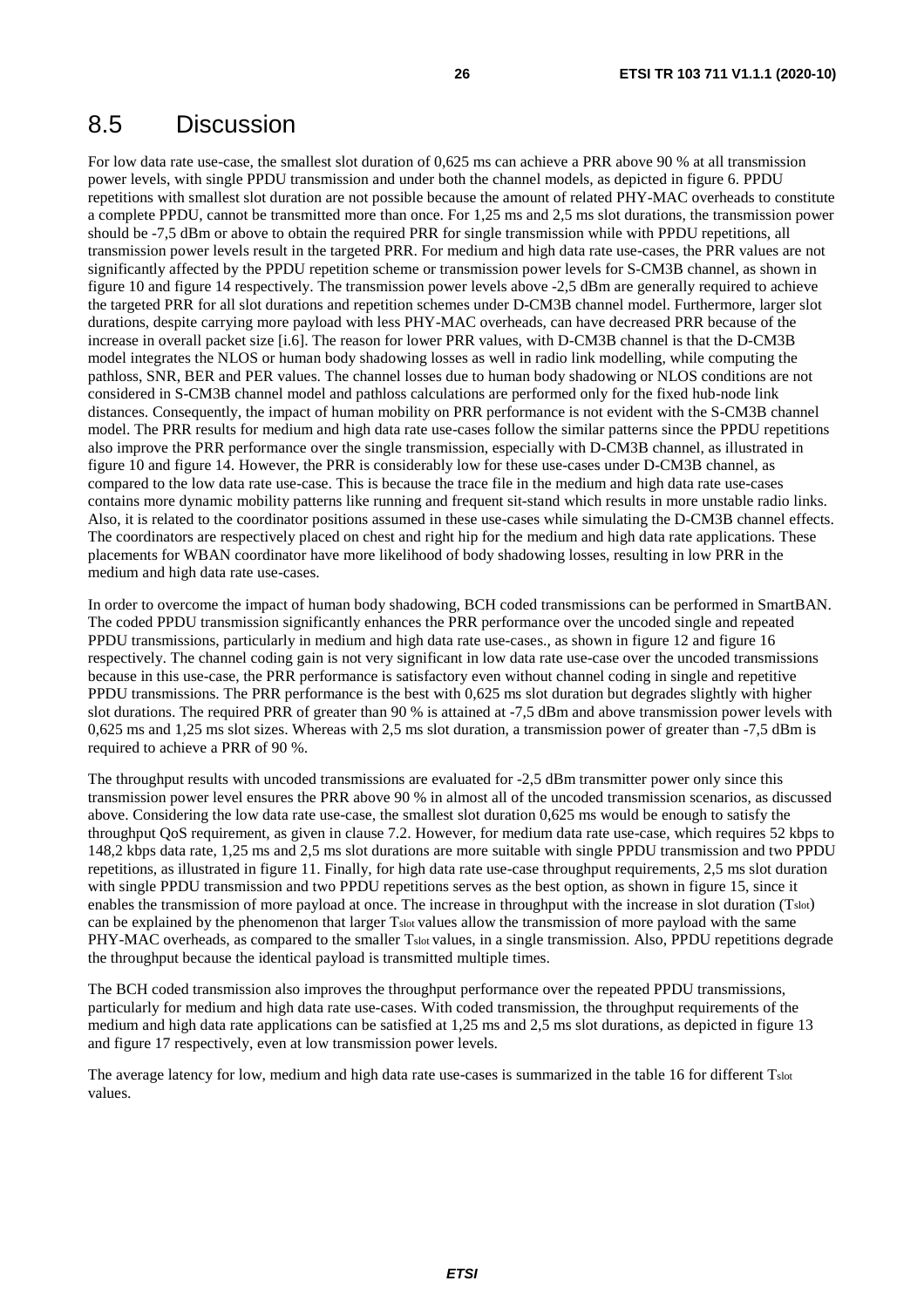| <b>Safety and Fall Monitoring (Low Data Rate)</b> |                                                           |               |  |
|---------------------------------------------------|-----------------------------------------------------------|---------------|--|
| $Tslot = 0.625$                                   | $Tslot = 1.25$                                            | $Tslot = 2.5$ |  |
| 2,5                                               |                                                           | 10            |  |
|                                                   | <b>Rescue and Emergency Management (Medium Data Rate)</b> |               |  |
| $Tslot = 0.625$                                   | $Tslot = 1,25$                                            | $Tslot = 2.5$ |  |
| 3,8                                               | 7.5                                                       | 15            |  |
| Precise Athlete Monitoring (High Data Rate)       |                                                           |               |  |
| $Tslot = 0.625$                                   | $Tslot = 1.25$                                            | $Tslot = 2.5$ |  |
| 3.1                                               | 6,3                                                       | 12.5          |  |

**Table 16: Average latency (ms) for low, medium and high data rate use-cases.**

The latency values increase with the increase in slot durations because larger slot durations have longer IBIs. Also, the latency values are the highest for the medium data rate use-case since it has the largest number of sensor nodes and the assigned scheduled access slots, and consequently longest IBI duration. For low data rate use-case, the PRR and throughput requirements are met with the 0,625 ms slot duration, so using this slot duration can guarantee the minimum possible latency for this real time application. The minimum latency can be ensured for medium data rate use-case with 1,25 ms slot size while satisfying the PRR and throughput demands. Finally, for high data rate use-case, a slight compromise in latency is observed since only 2,5 ms slot can support the required throughput. To sum up, smaller slot durations are more suitable for low data rate real-time applications as they provide improved PRR, reduced latency while satisfying the throughput requirements. While for high data rate applications, longer slot durations should be considered since they help achieving better throughput results with a slight trade-off in latency constraints. Moreover, the BCH coded transmission helps improving the PRR and throughput when longer slot durations are used for PPDU transmission.

#### *ETSI*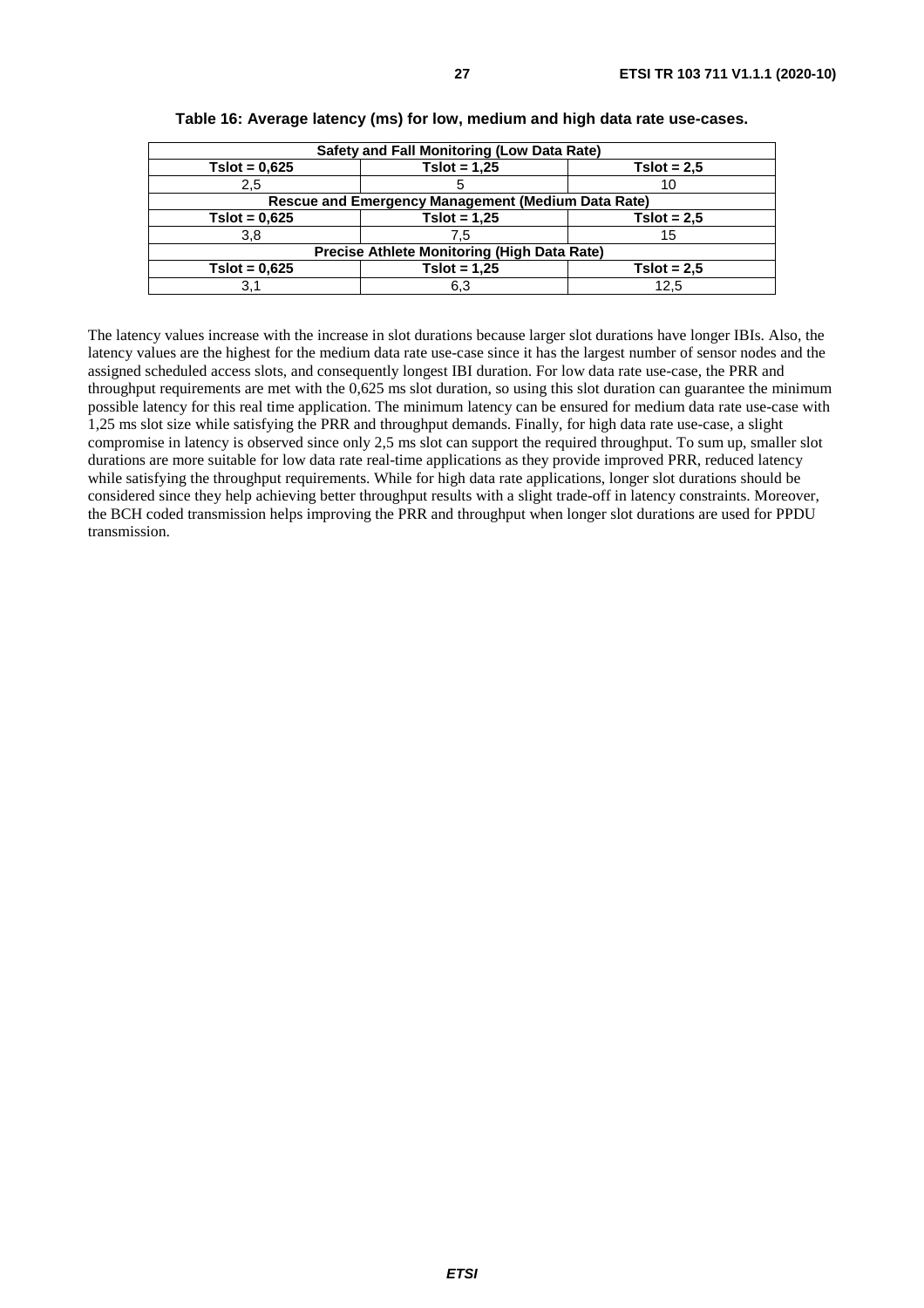# <span id="page-27-0"></span>Annex A: Pseudocode for PHY-MAC Evaluation

#### **Data Declaration**

### **Input Data**

 $T_{slot} \leftarrow$  Slot duration, [0,625 ms 1,25 ms 2,5 ms]  $R \leftarrow$  Data rate, 1 Mbps  $N_{nodes} \leftarrow$  Number of nodes, as determined by the application  $N_{nodes} \leftarrow$  Number of nodes, as determined by the application List  $_{nodes} \leftarrow$  List of nodes as their on-body placements, as determined List<sub>nodes</sub>  $\leftarrow$  List of nodes as their on-body placements, as determined by the application CM<sub>period</sub>  $\leftarrow$  Control and management period, two slots in IBI  $CM_{\text{period}} \leftarrow$  Control and management period, two slots in IBI Inactive<sub>period</sub>  $\leftarrow$  Inactive period, two slots in IBI<br>BW  $\leftarrow$  Channel bandwidth, 2 MHz  $BW \leftarrow$  Channel bandwidth, 2 MHz  $P_{tx}$  ← Transmission power level [0 dBm -2,5 dBm -5 dBm -7,5 dBm -10 dBm]  $P_{tx}$  ← Transmission power level [0 dBm -2,5 dBm -5 dBm -7,5 dBm -10 dBm]<br>Payload<sub>slot</sub> ← Payload size in a slot (bits) as determined by slot duration<br>N<sub>0</sub>← Noise power dBm, -92,2 dBm N<sub>0</sub> ← Noise power dBm, -92,2 dBm<br>PL<sub>static</sub> ← Pathloss values found usir  $PL_{static} \leftarrow$  Pathloss values found using static IEEE CM3B model<br> $PL_{det} \leftarrow$  Pathloss values for deterministic channel model, found u  $T_{\text{max}} \leftarrow$  Total time of the pathloss trace file (static/deterministic)  $PL_{\text{det}} \leftarrow$  Pathloss values for deterministic channel model, found using trace file

#### **Variables**

Data<sub>period</sub>  $\leftarrow$  Scheduled access period<br>IBI<sub>period</sub>  $\leftarrow$  Interbeacon interval period  $Slot_{CTR} \leftarrow 1$ , Slot counter  $IBI<sub>period</sub> \leftarrow Interbeacon interval period$  $Slot_{CTR} \leftarrow 1$ , Slot counter<br>IBI<sub>CTR</sub> ← 1, IBI counter  $IBI_{CTR}$  ← 1, IBI counter<br>T<sub>current</sub> ← 0, Current tim  $T_{\text{current}} \leftarrow 0$ , Current time instant in the trace file<br>Slot<sup>Gen</sup>  $\leftarrow 0$ , Slot counter when packet is generated<br>Slot $_{\text{CTR}}^{\text{Rx}} \leftarrow$  Slot counter when packet is successfully Slot $_{\text{CTR}}^{\text{RX}}$   $\leftarrow$  Slot counter when packet is successfully received Packet<sub>tx</sub>  $\leftarrow$  0, Total numbers of packets transmitted by a sens Packet<sub>tx</sub> ← 0, Total numbers of packets transmitted by a sensor node<br>Packet<sub>rx</sub> ← 0, Total numbers of packets received for a given sensor node Packet<sub>rx</sub>  $\leftarrow$  0, Total numbers of packets received for a given sensor node<br>Latency<sub>stat</sub>  $\leftarrow$  0, Latency for a given node at a particular time instant Latency<sub>stat</sub>  $\leftarrow$  0, Latency for a given node at a particular time instant SNR  $\leftarrow$  0, Signal-to-Noise ratio in dB SNR  $\leftarrow$  0, Signal-to-Noise ratio in dB<br>SNR<sub>Linear</sub> $\leftarrow$  SNR in linear scale  $SNR_{Linear} \leftarrow SNR$  in linear scale<br>  $\frac{E_b}{N_0} \leftarrow 0$ , Bit Energy-to-Noise PSD ratio<br>
BER  $\leftarrow 0$ . Bit error rate n<sub>0</sub><br>BER  $BER \leftarrow 0$ , Bit error rate<br>PER  $\leftarrow 0$ , Packet error rate

### **Output Data**

 $PRR \leftarrow 0$ , Average packet reception rate of all nodes PRR ← 0, Average packet reception rate of all nodes<br>Latency ← 0, Average latency of all nodes Latency ← 0, Average latency of all nodes<br>Throughput ← 0, Average throughput of all nodes

#### **Main Function**

Data<sub>period</sub> :=  $N_{\text{nodes}}$  times  $T_{\text{sl}}$  $\frac{1}{2}$  $IBI<sub>period</sub> := Add Data<sub>period</sub>, CM<sub>period</sub> and Inactive<sub>period</sub>$ **while**  $T_{\text{current}} < T_{\text{max}}$ **for**  $Slot_{CTR} = 1, \ldots, N_{nodes}$ <br> *Increased*  $R_{s}$  destributed **Increment Packet<sub>tx</sub>**(Slot<sub>CTR</sub>) /\*Call SNR, Eb\_N0, BER and PER functions for PRR Calculation\*/  $\text{SNR}(\text{Slot}_{\text{CTR}}, \text{IBI}_{\text{CTR}}) := \text{Function\_SNR}(\text{PL}_{\text{det}}(\text{Slot}_{\text{CTR}}, \text{IBI}_{\text{CTR}}), P_{\text{tx}}, N_0)$  $rac{1}{N}$  $\frac{E_{\rm B}}{N_0}$ (Slot<sub>CTR</sub>, IBI<sub>CTR</sub>) := **Function\_E<sub>b</sub>\_N**<sub>0</sub>(SNR(Slot<sub>CTR</sub>, IBI<sub>CTR</sub>), BW, R)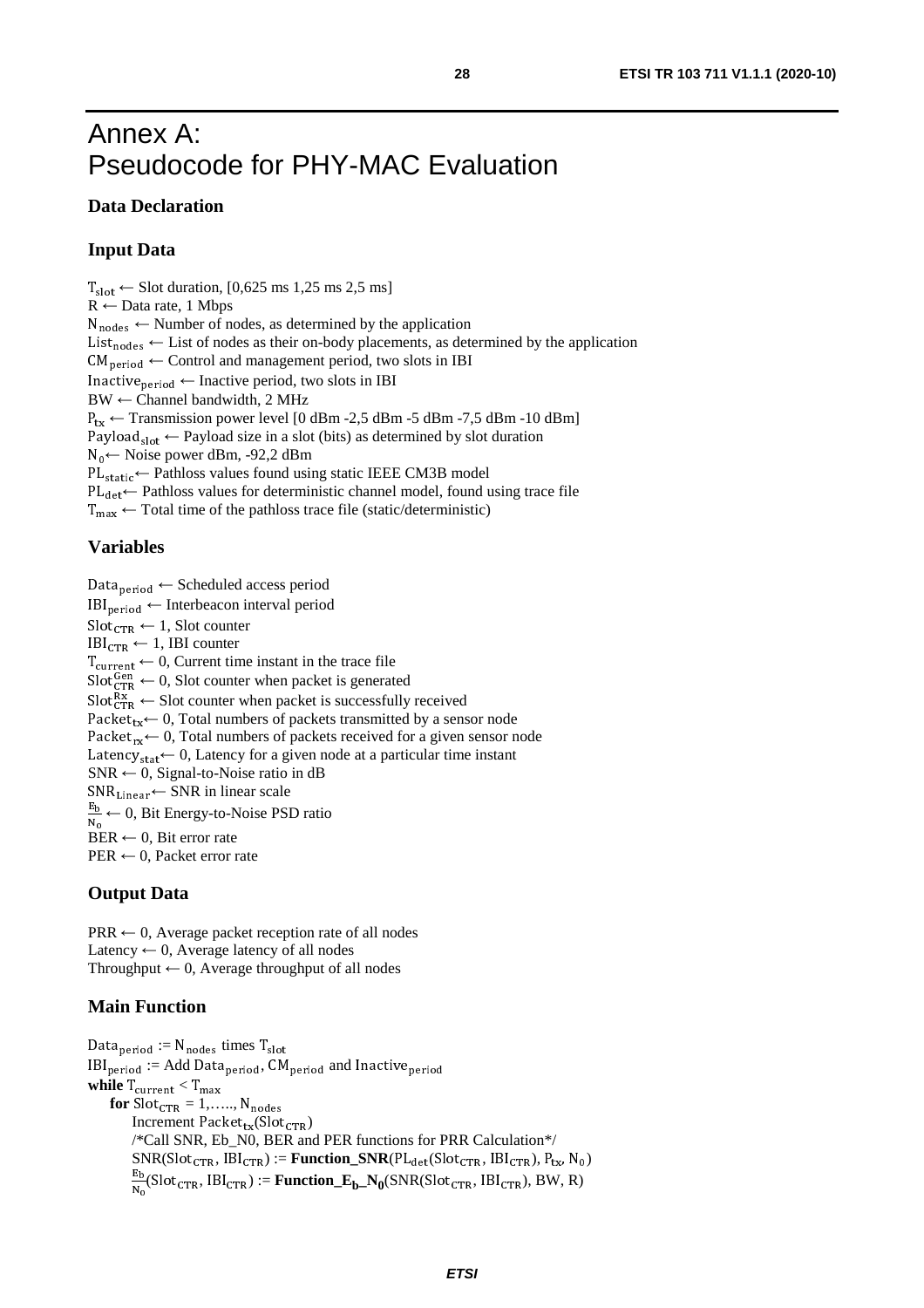$BER(Slot_{CTR}, IBI_{CTR}) := \textbf{Function\_BER}(\frac{E_D}{N_O}(Slot_{CTR}, IBI_{CTR}))$ PER(Slot<sub>CTR</sub>, IBI<sub>CTR</sub>) := **Function\_PER**(BER (Slot<sub>CTR</sub>, IBI<sub>CTR</sub>), Payload<sub>slot</sub>) **if**  $PER > 0.1$  **then**  $\text{Increment}$  Packet<sub>rx</sub>(Slot<sub>CTR</sub>)  $\text{Slot}_{\text{CTR}}^{\text{RX}} := \text{T}_{\text{current}} + \text{T}_{\text{sl}}$ Latency<sub>stat</sub>(Slot<sub>CTR</sub>, IBI<sub>CTR</sub>) := Slot<sub>CTR</sub> - Slot<sub>CTR</sub> (Slot<sub>CTR</sub>) **else**  Latency<sub>stat</sub>(Slot<sub>CTR</sub>,  $IBI_{CTR}$ ) := Inf **end if**   $T_{\text{current}} := T_{\text{current}} + T_{\text{slot}}$  Increment Slot  **end for Increment** IBI  $T_{\text{current}} := T_{\text{current}} + (IBI_{\text{period}} - N_{\text{nodes}} \times T_{\text{slot}})$ Slot **end while**  <sup>Gen</sup> := T<sub>current</sub><br>•ւ

 $PRR := (Packet_{rx} / Packet_{tx}) \times 100$ Throughput := (Packet<sub>rx</sub>  $\times$  Payload<sub>slot</sub>) / (IBI<sub>period</sub>  $\times$  IBI<sub>CTR</sub>) Latency : = mean(Latency<sub>stat</sub>)

### **SNR Function**

**Function\_SNR**  $(PL_{det}, P_{tx}, N_0)$  $SNR := P_{tx} + PL_{det} - N_0$ **return** SNR

### **Eb\_N0 Function**

**Function\_E<sub>b</sub>\_N<sub>0</sub> (SNR, BW, R)** ان<br>R<sub>h</sub>  $SNR$ <sub>Linear</sub> := 10  $\sqrt{(SNR/10)}$  $\frac{E_B}{N_0}$  := 10  $\times$  log (SNR<sub>Linear</sub>  $\times$  BW / R) n<sub>o</sub><br>return  $\frac{{\text{E}}_{\text{b}}}{{\text{v}}}$  $\ddot{\phantom{0}}$ 

### **BER Function**

**Function\_BER**  $\left(\frac{2b}{N}\right)$ 

 $E_{\mathbf{b}} = N_0 := 10 \sqrt{\frac{E_b}{N_0}} / 10$ 

<sup>/\*</sup> Bit error rate for GMSK modulation with modulation index 0,5 and bandwidth-bit period product 0,5<sup>\*</sup>/ /\*erfc is the mathematical error function\*/

 $BEN := 0,3 \times \text{CHC}$   $(\sqrt{2} \times 0,79 \times \text{ED}$  NO  $/ \sqrt{2}$ **return** BER

### **PER Function**

**Function\_PER** (BER, Payload  $_{slot}$ )  $PER := 1 - (1 - BER)^{\wedge} Payload_{slot}$ **return** PER